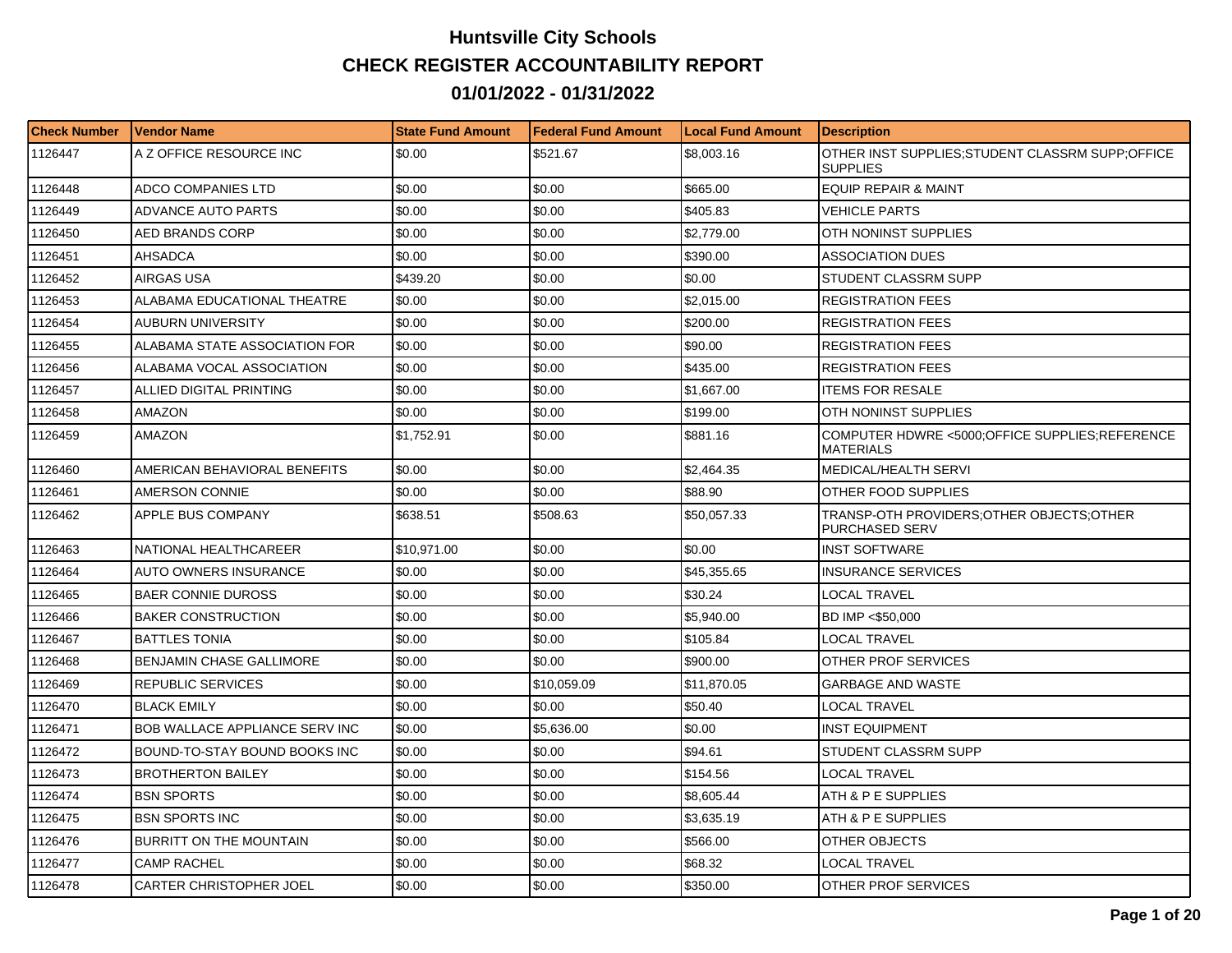| <b>Check Number</b> | l Vendor Name                      | <b>State Fund Amount</b> | Federal Fund Amount | <b>Local Fund Amount</b> | <b>Description</b>                                                              |
|---------------------|------------------------------------|--------------------------|---------------------|--------------------------|---------------------------------------------------------------------------------|
| 1126479             | CERTIFIED LOCK & KEY               | \$0.00                   | \$0.00              | \$2,865.00               | LAND & BLDG REPAIR/M                                                            |
| 1126480             | CINTAS CORPORATION #241            | \$0.00                   | \$0.00              | \$8,045.34               | <b>CUSTODIAL SUPPLIES: EQUIP MAINT</b><br><b>AGREEMTS; MAINTENANCE SUPPLIES</b> |
| 1126481             | COMMUNITY BALLET ASSOCIATION       | \$0.00                   | \$0.00              | \$410.00                 | OTHER OBJECTS                                                                   |
| 1126482             | COOK MUSEUM OF NATURAL SCIENCE     | \$0.00                   | \$110.00            | \$0.00                   | <b>REGISTRATION FEES</b>                                                        |
| 1126483             | <b>CROWN TROPHY</b>                | \$0.00                   | \$0.00              | \$216.00                 | OTHER INST SUPPLIES                                                             |
| 1126484             | <b>DARBY CHRISTINA</b>             | \$0.00                   | \$0.00              | \$34.72                  | LOCAL TRAVEL                                                                    |
| 1126485             | ONE GROUP LLC                      | \$0.00                   | \$0.00              | \$271.45                 | OTHER FOOD SUPPLIES                                                             |
| 1126486             | DUNLAP CONTRACTING INC             | \$0.00                   | \$0.00              | \$4,850.00               | LAND & BLDG REPAIR/M                                                            |
| 1126487             | DUNNAVANT JEFFREY                  | \$0.00                   | \$0.00              | \$323.00                 | ATH & P E SUPPLIES                                                              |
| 1126488             | <b>EARLYWORKS</b>                  | \$0.00                   | \$0.00              | \$730.00                 | OTHER OBJECTS                                                                   |
| 1126489             | <b>EASTBAY</b>                     | \$0.00                   | \$0.00              | \$7,384.70               | ATH & P E SUPPLIES                                                              |
| 1126490             | <b>FALLON LAURA</b>                | \$0.00                   | \$0.00              | \$357.84                 | LOCAL TRAVEL                                                                    |
| 1126491             | <b>FENCL ARIANNE</b>               | \$0.00                   | \$0.00              | \$33.82                  | LOCAL TRAVEL                                                                    |
| 1126492             | FERGUSON ENTERPRISES, INC          | \$0.00                   | \$0.00              | \$5,562.83               | <b>MAINTENANCE SUPPLIES</b>                                                     |
| 1126493             | <b>FILTER PRO</b>                  | \$0.00                   | \$0.00              | \$328.06                 | <b>EQUIP MAINT AGREEMTS</b>                                                     |
| 1126494             | FIRE PRO, LLC                      | \$0.00                   | \$0.00              | \$736.00                 | <b>EQUIP MAINT AGREEMTS</b>                                                     |
| 1126495             | FREESTYLE PHOTOGRAPHIC SUPP        | \$0.00                   | \$0.00              | \$3,147.01               | STUDENT CLASSRM SUPP                                                            |
| 1126496             | <b>GALLINI GROUP LLC</b>           | \$0.00                   | \$0.00              | \$6,750.00               | LEGAL FEES                                                                      |
| 1126497             | <b>GRAHAM WENDY GIBB</b>           | \$91.84                  | \$0.00              | \$0.00                   | LOCAL TRAVEL                                                                    |
| 1126498             | <b>GRAYBAR ELECTRIC CO</b><br>7300 | \$0.00                   | \$0.00              | \$4,137.12               | <b>MAINTENANCE SUPPLIES</b>                                                     |
| 1126499             | GRAYBAR ELECTRIC COMPANY INC       | \$0.00                   | \$0.00              | \$5,153.95               | COMPUTER HDWRE <5000                                                            |
| 1126500             | GREENPOWER USA FOUNDATION          | \$0.00                   | \$0.00              | \$642.87                 | OTHER INST SUPPLIES                                                             |
| 1126501             | GREENPOWER USA FOUNDATION          | \$0.00                   | \$0.00              | \$552.73                 | <b>INST EQUIPMENT</b>                                                           |
| 1126502             | HARBIN ZACKERY                     | \$0.00                   | \$0.00              | \$19.10                  | LOCAL TRAVEL                                                                    |
| 1126503             | <b>HARPER DIANNA</b>               | \$0.00                   | \$0.00              | \$23.52                  | LOCAL TRAVEL                                                                    |
| 1126504             | COMPUTER SOFTWARE INNOVATIONS      | \$0.00                   | \$0.00              | \$61,605.56              | OTHER PROF SERVICES                                                             |
| 1126505             | HCDA                               | \$0.00                   | \$0.00              | \$4.085.00               | <b>REGISTRATION FEES</b>                                                        |
| 1126506             | HOOVER HIGH SCHOOL                 | \$0.00                   | \$0.00              | \$750.00                 | <b>REGISTRATION FEES</b>                                                        |
| 1126507             | HUNTSVILLE HARDWARE & BUILDING     | \$0.00                   | \$0.00              | \$770.41                 | <b>MAINTENANCE SUPPLIES</b>                                                     |
| 1126508             | <b>HUSKEY KIM</b>                  | \$0.00                   | \$0.00              | \$278.32                 | <b>LOCAL TRAVEL</b>                                                             |
| 1126509             | IGNITE EDUCATION INC               | \$0.00                   | \$91,585.97         | \$0.00                   | OTHER TECHNICAL SERV                                                            |
| 1126510             | <b>INCARE TECHNOLOGIES INC</b>     | \$0.00                   | \$0.00              | \$4,192.00               | COMPUTER HDWRE <5000                                                            |
| 1126511             | JEFFERSON, WHITNEY                 | \$0.00                   | \$0.00              | \$304.08                 | <b>LOCAL TRAVEL</b>                                                             |
| 1126512             | JOHNSON DARRIUS                    | \$0.00                   | \$0.00              | \$187.60                 | LOCAL TRAVEL                                                                    |
| 1126513             | JOHNSON JULIAN                     | \$0.00                   | \$0.00              | \$16.80                  | LOCAL TRAVEL                                                                    |
| 1126514             | KBB ELECTRIC MOTOR SALES & SVC     | \$0.00                   | \$0.00              | \$4,676.06               | MAINTENANCE SUPPLIES; EQUIP REPAIR & MAINT                                      |
| 1126515             | LARGEN IRRIGATION, INC.            | \$0.00                   | \$0.00              | \$7,360.50               | LAND & BLDG REPAIR/M                                                            |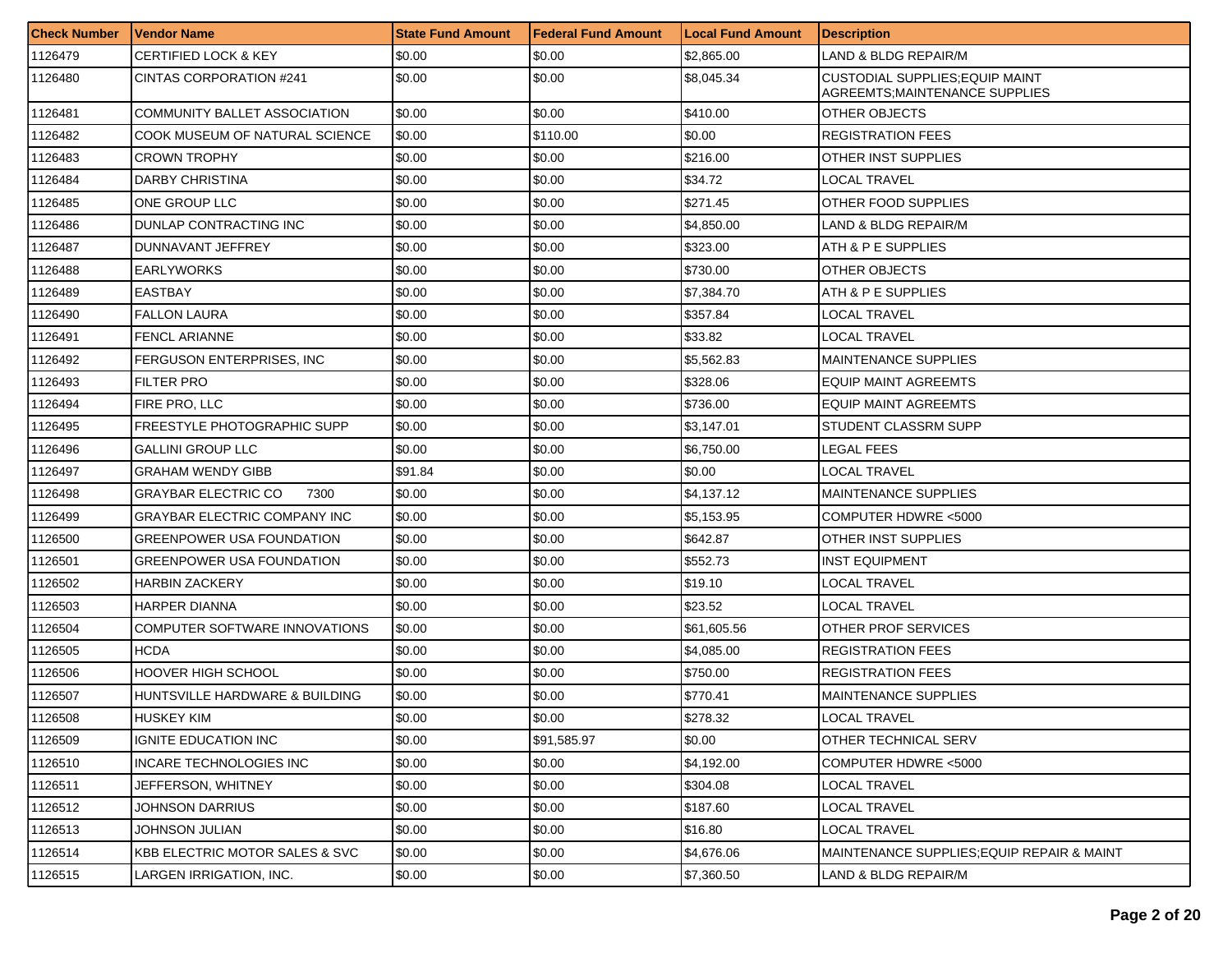| <b>Check Number</b> | <b>Vendor Name</b>             | <b>State Fund Amount</b> | <b>Federal Fund Amount</b> | <b>Local Fund Amount</b> | <b>Description</b>                                                                                                 |
|---------------------|--------------------------------|--------------------------|----------------------------|--------------------------|--------------------------------------------------------------------------------------------------------------------|
| 1126516             | LENOVO (UNITED STATES) INC     | \$0.00                   | \$0.00                     | \$13.32                  | COMPUTER HDWRE <5000                                                                                               |
| 1126517             | LENOVO (UNITED STATES) INC     | \$0.00                   | \$0.00                     | \$255.00                 | COMPUTER HDWRE <5000                                                                                               |
| 1126518             | LIMBAUGH LINDSAY               | \$0.00                   | \$0.00                     | \$20.00                  | OTHER OBJECTS                                                                                                      |
| 1126519             | LONG PEGGY<br>(A)              | \$0.00                   | \$0.00                     | \$161.84                 | <b>LOCAL TRAVEL</b>                                                                                                |
| 1126520             | MAKEMUSIC, INC.                | \$0.00                   | \$0.00                     | \$1,830.71               | OTHER INST SUPPLIES                                                                                                |
| 1126521             | MARCOS PIZZA #8040             | \$0.00                   | \$0.00                     | \$307.30                 | <b>ITEMS FOR RESALE; OTHER FOOD SUPPLIES</b>                                                                       |
| 1126522             | MEGA HERTZ SALES COMPANY LLLP  | \$0.00                   | \$0.00                     | \$29.68                  | OTHER TECHNICAL SERV                                                                                               |
| 1126523             | <b>MELLOTT JILL</b>            | \$0.00                   | \$0.00                     | \$30.00                  | OTHER OBJECTS                                                                                                      |
| 1126524             | MIZE LEIGHANN                  | \$0.00                   | \$0.00                     | \$27.44                  | LOCAL TRAVEL                                                                                                       |
| 1126525             | <b>MORRISON JERI</b>           | \$0.00                   | \$0.00                     | \$46.48                  | LOCAL TRAVEL                                                                                                       |
| 1126526             | MU ALPHA THETA                 | \$0.00                   | \$0.00                     | \$350.00                 | <b>REGISTRATION FEES</b>                                                                                           |
| 1126527             | <b>NABOA</b>                   | \$0.00                   | \$0.00                     | \$2,435.00               | ATHLETIC OFFICIALS                                                                                                 |
| 1126528             | NOETIC LEARNING LLC            | \$0.00                   | \$0.00                     | \$404.00                 | <b>REGISTRATION FEES</b>                                                                                           |
| 1126529             | OFF THE WALL                   | \$0.00                   | \$0.00                     | \$1,368.00               | OTHER INST SUPPLIES                                                                                                |
| 1126530             | PERMA-BOUND                    | \$0.00                   | \$0.00                     | \$604.17                 | LIBRARY/MEDIA BOOKS                                                                                                |
| 1126531             | PIPPEN PAULA MICHELLE          | \$0.00                   | \$0.00                     | \$143.92                 | LOCAL TRAVEL                                                                                                       |
| 1126532             | <b>PURCHASE POWER</b>          | \$0.00                   | \$0.00                     | \$6,010.04               | <b>POSTAGE</b>                                                                                                     |
| 1126533             | POSITIVE PROOF INC             | \$0.00                   | \$0.00                     | \$700.00                 | AUDIO/VIDEO <\$5000                                                                                                |
| 1126534             | POWERSCHOOL GROUP INC          | \$0.00                   | \$3,000.00                 | \$8,187.00               | <b>STAFF ED SERVICES</b>                                                                                           |
| 1126535             | PPT SOLUTIONS, INC             | \$0.00                   | \$0.00                     | \$125.00                 | OTHER TECHNICAL SERV                                                                                               |
| 1126536             | PPT SOLUTIONS, INC             | \$0.00                   | \$0.00                     | \$125.00                 | SOFTWARE MAINT AGREE                                                                                               |
| 1126537             | RADCO ELECTRONICS              | \$0.00                   | \$0.00                     | \$4,500.00               | <b>EQUIP REPAIR &amp; MAINT</b>                                                                                    |
| 1126538             | ROBOTICS EDUCATION & COMPETITI | \$0.00                   | \$0.00                     | \$150.00                 | <b>REGISTRATION FEES</b>                                                                                           |
| 1126539             | S & F ENTERPRISES              | \$0.00                   | \$0.00                     | \$182,291.66             | <b>LAND</b>                                                                                                        |
| 1126540             | SAM S CLUB DIRECT              | \$0.00                   | \$0.00                     | \$482.81                 | <b>ITEMS FOR RESALE</b>                                                                                            |
| 1126541             | <b>SCHOOLCRAFT</b>             | \$0.00                   | \$0.00                     | \$145.52                 | STUDENT CLASSRM SUPP                                                                                               |
| 1126542             | SHATTUCK INC                   | \$0.00                   | \$0.00                     | \$260.00                 | LAND & BLDG REPAIR/M                                                                                               |
| 1126543             | <b>SHERWIN WILLIAMS</b>        | \$0.00                   | \$0.00                     | \$133.98                 | LAND & BLDG REPAIR/M                                                                                               |
| 1126544             | SHORTSTOP SCREEN PRINTING      | \$0.00                   | \$0.00                     | \$630.00                 | OTH NONINST SUPPLIES                                                                                               |
| 1126545             | SITEONE LANDSCAPE SUPPLY LLC   | \$0.00                   | \$0.00                     | \$1,884.12               | <b>MAINTENANCE SUPPLIES</b>                                                                                        |
| 1126546             | <b>SOLIANT HEALTH</b>          | \$0.00                   | \$2,400.00                 | \$0.00                   | <b>OTHER PROF SERVICES</b>                                                                                         |
| 1126547             | <b>SOLIANT HEALTH</b>          | \$0.00                   | \$9,410.88                 | \$52,142.25              | OTHER PROF SERVICES; STUDENT EDUCATIONAL                                                                           |
| 1126548             | SOUTHEASTERN TRUCK BODY &      | \$0.00                   | \$0.00                     | \$6,649.89               | <b>EQUIP REPAIR &amp; MAINT</b>                                                                                    |
| 1126549             | SOUTHERN SEALING & SERVICES    | \$0.00                   | \$0.00                     | \$1,850.00               | LAND & BLDG REPAIR/M                                                                                               |
| 1126550             | SPRING-GREEN LAWN CARE OF      | \$0.00                   | \$0.00                     | \$737.00                 | OTHER PROF SERVICES                                                                                                |
| 1126551             | SPUR EMPLOYMENT INC            | \$31,051.93              | \$197,895.03               | \$341,827.63             | STUDENT EDUCATIONAL; OTHER PROF SERVICES; OTHER<br>PURCHASED SERV:DATA PROCESSING SERV:CLERICAL<br><b>SERVICES</b> |
| 1126552             | <b>STEWART KYNAE</b>           | \$0.00                   | \$0.00                     | \$224.56                 | LOCAL TRAVEL                                                                                                       |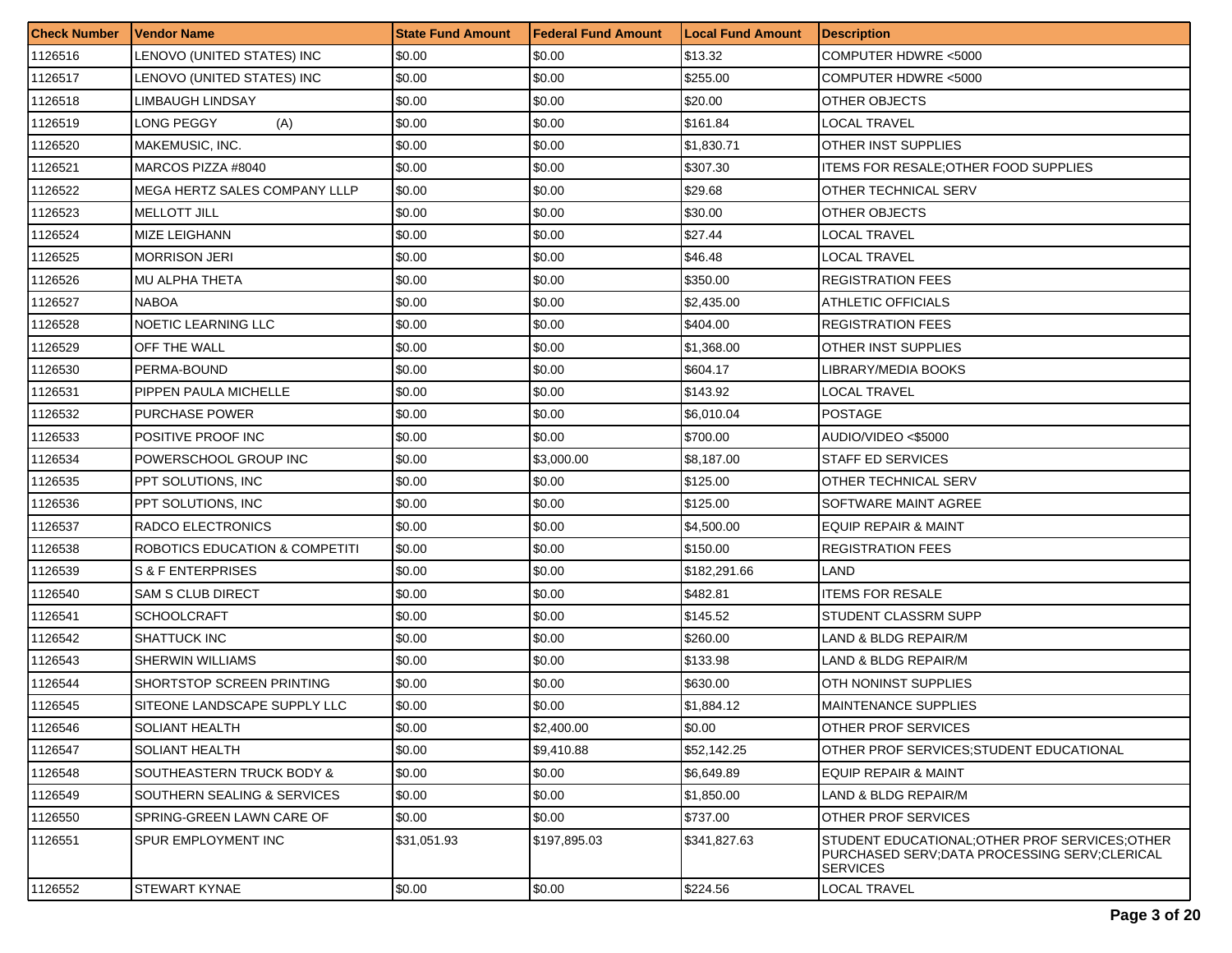| <b>Check Number</b> | <b>Vendor Name</b>                   | <b>State Fund Amount</b> | Federal Fund Amount | Local Fund Amount | <b>Description</b>                                                                  |
|---------------------|--------------------------------------|--------------------------|---------------------|-------------------|-------------------------------------------------------------------------------------|
| 1126553             | STRICKLAND COMPANIES                 | \$0.00                   | \$32,992.96         | \$1,444.59        | CUSTODIAL SUPPLIES; STUDENT CLASSRM SUPP                                            |
| 1126554             | STRICKLAND PAPER CO                  | \$0.00                   | \$559.00            | \$1.062.10        | OFFICE SUPPLIES; STUDENT CLASSRM SUPP                                               |
| 1126555             | TATE FARMS                           | \$0.00                   | \$0.00              | \$200.00          | <b>REGISTRATION FEES</b>                                                            |
| 1126556             | TATE FARMS                           | \$0.00                   | \$0.00              | \$570.00          | <b>REGISTRATION FEES</b>                                                            |
| 1126557             | TATE FARMS                           | \$0.00                   | \$0.00              | \$380.00          | OTHER OBJECTS                                                                       |
| 1126558             | TEACHER SYNERGY LLC                  | \$0.00                   | \$6,900.00          | \$0.00            | STUDENT CLASSRM SUPP                                                                |
| 1126559             | <b>TESTOUT CORPORATION</b>           | \$11,250.00              | \$0.00              | \$0.00            | INST SOFTWARE                                                                       |
| 1126560             | THEATREFOLK                          | \$0.00                   | \$0.00              | \$195.85          | STUDENT CLASSRM SUPP                                                                |
| 1126561             | TINTORI CELINA V.                    | \$0.00                   | \$0.00              | \$78.40           | <b>LOCAL TRAVEL</b>                                                                 |
| 1126562             | TJ ELITE CHEER LLC                   | \$0.00                   | \$0.00              | \$1,980.00        | REGISTRATION FEES                                                                   |
| 1126563             | TRANE COMPANY                        | \$0.00                   | \$0.00              | \$32,658.36       | MACH-COMPLEX SYSTEMS; EQUIP REPAIR & MAINT; OTHER<br>EQUIPMENT;MAINTENANCE SUPPLIES |
| 1126564             | TRINITY UNITED METHODIST             | \$0.00                   | \$0.00              | \$645.00          | OTHER PROF SERVICES                                                                 |
| 1126565             | TRIPLE POINT INDUSTRIES LLC          | \$0.00                   | \$0.00              | \$1,445.00        | EQUIP REPAIR & MAINT                                                                |
| 1126566             | <b>U S SPACE &amp; ROCKET CENTER</b> | \$0.00                   | \$0.00              | \$33,383.46       | <b>REGISTRATION FEES</b>                                                            |
| 1126567             | <b>UNLOCK YOUR GAME</b>              | \$0.00                   | \$0.00              | \$225.00          | OTHER INST SUPPLIES                                                                 |
| 1126568             | WALKER JACQUELINE C                  | \$0.00                   | \$0.00              | \$53.76           | LOCAL TRAVEL                                                                        |
| 1126569             | <b>WEBB GARY DON</b>                 | \$0.00                   | \$0.00              | \$87.36           | LOCAL TRAVEL                                                                        |
| 1126570             | WHOLESALE TROPHIES INC               | \$0.00                   | \$0.00              | \$27.45           | OTHER INST SUPPLIES                                                                 |
| 1126571             | <b>WILKINSON KENNETH</b>             | \$0.00                   | \$0.00              | \$203.97          | STUDENT CLASSRM SUPP                                                                |
| 1126572             | <b>WILLIAMS AMY</b>                  | \$0.00                   | \$0.00              | \$54.32           | <b>LOCAL TRAVEL</b>                                                                 |
| 1126573             | WITTICHEN SUPPLY COMPANY             | \$0.00                   | \$0.00              | \$324.43          | <b>MAINTENANCE SUPPLIES</b>                                                         |
| 1126574             | WOODS TONYA                          | \$0.00                   | \$0.00              | \$87.36           | LOCAL TRAVEL                                                                        |
| 1126575             | <b>WREN LAURA</b>                    | \$0.00                   | \$0.00              | \$117.04          | LOCAL TRAVEL                                                                        |
| 1126576             | WYKE KAREN                           | \$0.00                   | \$0.00              | \$53.76           | LOCAL TRAVEL                                                                        |
| 1126577             | XEROX BUSINESS SOLUTIONS             | \$0.00                   | \$104.85            | \$0.00            | RENTAL-EQUIPMENT                                                                    |
| 1126578             | XEROX FINANCIAL SERVICES LLC         | \$0.00                   | \$0.00              | \$502.02          | RENTAL-EQUIPMENT                                                                    |
| 1126579             | YARBROUGH DUANE                      | \$100.00                 | \$0.00              | \$0.00            | OTHER PURCHASED SERV                                                                |
| 1126580             | YOUNG CHRISTOPHER                    | \$0.00                   | \$0.00              | \$659.12          | LOCAL TRAVEL                                                                        |
| 1126581             | <b>BIMBO BAKERIES USA, INC.</b>      | \$0.00                   | \$4.076.19          | \$0.00            | PURCHASED FOOD                                                                      |
| 1126582             | <b>BLACK KELLY</b>                   | \$0.00                   | \$205.25            | \$0.00            | DEFERRED REVENUE                                                                    |
| 1126583             | CHELSE BONE                          | \$0.00                   | \$10.75             | \$0.00            | LOCAL TRAVEL                                                                        |
| 1126584             | <b>BUNNELL MICHELLE L</b>            | \$0.00                   | \$95.54             | \$0.00            | LOCAL TRAVEL                                                                        |
| 1126585             | <b>BURGESS VERTRICIA</b>             | \$0.00                   | \$49.39             | \$0.00            | LOCAL TRAVEL                                                                        |
| 1126586             | CENTRAL RESTAURANT PRODUCTS          | \$0.00                   | \$1,221.94          | \$0.00            | OTHER FOOD SUPPLIES                                                                 |
| 1126587             | CINTAS CORPORATION #241              | \$0.00                   | \$2,600.85          | \$0.00            | <b>FOOD SERV SUPPLIES</b>                                                           |
| 1126588             | DEAN DAIRY CORPORATE LLC             | \$0.00                   | \$13.066.09         | \$0.00            | PURCHASED FOOD                                                                      |
| 1126589             | <b>DESROSIER ALICIA E</b>            | \$0.00                   | \$26.75             | \$0.00            | DEFERRED REVENUE                                                                    |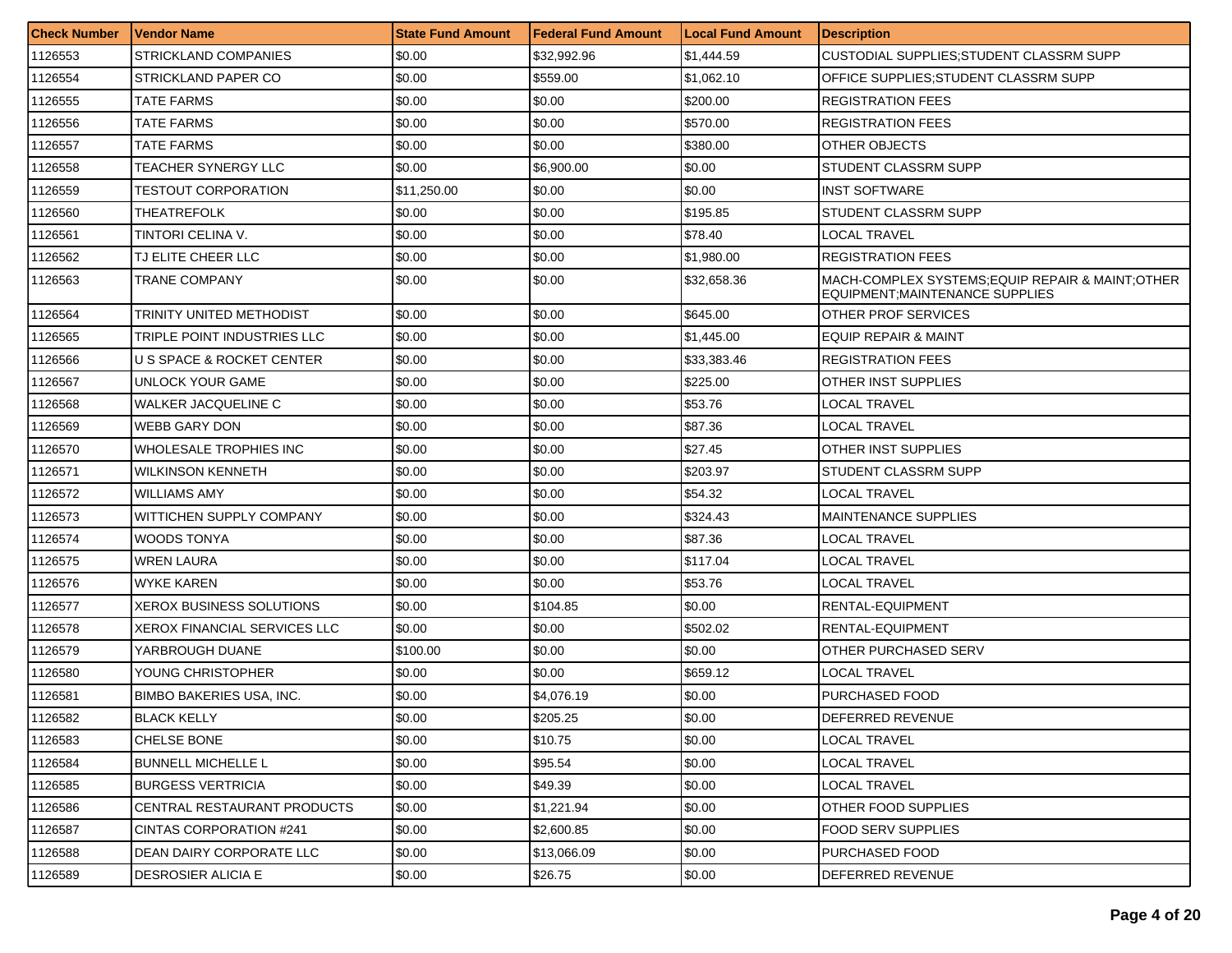| <b>Check Number</b> | <b>Vendor Name</b>             | <b>State Fund Amount</b> | Federal Fund Amount | <b>Local Fund Amount</b> | <b>Description</b>                                               |
|---------------------|--------------------------------|--------------------------|---------------------|--------------------------|------------------------------------------------------------------|
| 1126590             | ELKINS PAULA A                 | \$0.00                   | \$39.43             | \$0.00                   | <b>LOCAL TRAVEL</b>                                              |
| 1126591             | <b>FERGUSON KIMBERLY</b>       | \$0.00                   | \$53.76             | \$0.00                   | LOCAL TRAVEL                                                     |
| 1126592             | FORESTWOOD FARM, INC.          | \$0.00                   | \$3,107.95          | \$0.00                   | PURCHASED FOOD                                                   |
| 1126593             | <b>GONZALEZ PRISCILLA</b>      | \$0.00                   | \$94.93             | \$0.00                   | LOCAL TRAVEL                                                     |
| 1126594             | <b>GRAHAM GWENDOLYN</b>        | \$0.00                   | \$62.61             | \$0.00                   | LOCAL TRAVEL                                                     |
| 1126595             | <b>HARPER CONNIE</b>           | \$0.00                   | \$72.69             | \$0.00                   | LOCAL TRAVEL                                                     |
| 1126596             | COMPUTER SOFTWARE INNOVATIONS  | \$0.00                   | \$14,867.26         | \$0.00                   | <b>LICENSE FEES</b>                                              |
| 1126597             | <b>HASSAN GLADYS</b>           | \$0.00                   | \$98.12             | \$0.00                   | <b>LOCAL TRAVEL</b>                                              |
| 1126598             | LANGFORD-MANNING ROSHUN        | \$0.00                   | \$107.52            | \$0.00                   | <b>LOCAL TRAVEL</b>                                              |
| 1126599             | LARKINS-MUHAMMAD DONNA         | \$0.00                   | \$9.91              | \$0.00                   | <b>LOCAL TRAVEL</b>                                              |
| 1126600             | LAWLER INGRID                  | \$0.00                   | \$48.38             | \$0.00                   | LOCAL TRAVEL                                                     |
| 1126601             | LOG RIGHT LLC                  | \$0.00                   | \$3,212.00          | \$0.00                   | <b>FOOD SERVICES</b>                                             |
| 1126602             | <b>MAJORS PAM</b>              | \$0.00                   | \$92.40             | \$0.00                   | LOCAL TRAVEL                                                     |
| 1126603             | <b>MANGNUM MARTHA</b>          | \$0.00                   | \$10.53             | \$0.00                   | <b>LOCAL TRAVEL</b>                                              |
| 1126604             | <b>MARTIN NORMA</b>            | \$0.00                   | \$47.82             | \$0.00                   | LOCAL TRAVEL                                                     |
| 1126605             | <b>MONTGOMERY CINDY</b>        | \$0.00                   | \$30.00             | \$0.00                   | DEFERRED REVENUE                                                 |
| 1126606             | PHILLIPS ANGELINE              | \$0.00                   | \$26.88             | \$0.00                   | LOCAL TRAVEL                                                     |
| 1126607             | PHILLIPS BELINDA               | \$0.00                   | \$13.89             | \$0.00                   | LOCAL TRAVEL                                                     |
| 1126608             | PRUITT JACQUELYN               | \$0.00                   | \$65.58             | \$0.00                   | <b>LOCAL TRAVEL</b>                                              |
| 1126609             | <b>RILEY KIMBERLY F</b><br>(A) | \$0.00                   | \$31.53             | \$0.00                   | <b>LOCAL TRAVEL</b>                                              |
| 1126610             | <b>SANDERSON LAUREN</b>        | \$0.00                   | \$38.25             | \$0.00                   | DEFERRED REVENUE                                                 |
| 1126611             | SEALS KIM                      | \$0.00                   | \$77.28             | \$0.00                   | LOCAL TRAVEL                                                     |
| 1126612             | SEMYRA ACKLIN SALLINGS         | \$0.00                   | \$26.32             | \$0.00                   | LOCAL TRAVEL                                                     |
| 1126613             | SHARP, JANET S.                | \$0.00                   | \$10.86             | \$0.00                   | <b>LOCAL TRAVEL</b>                                              |
| 1126614             | SPUR EMPLOYMENT INC            | \$0.00                   | \$18,199.97         | \$0.00                   | OTHER PROF SERVICES                                              |
| 1126615             | <b>STONE GLENDA</b>            | \$0.00                   | \$148.18            | \$0.00                   | LOCAL TRAVEL                                                     |
| 1126616             | THIS SIDE UP MOVING INC        | \$0.00                   | \$901.75            | \$0.00                   | <b>FOOD SERVICES</b>                                             |
| 1126617             | THOMPSON LAMANDA               | \$0.00                   | \$8.74              | \$0.00                   | LOCAL TRAVEL                                                     |
| 1126618             | <b>WEST DONNA</b>              | \$0.00                   | \$228.48            | \$0.00                   | LOCAL TRAVEL                                                     |
| 1126619             | WHITE MAYA I                   | \$0.00                   | \$48.72             | \$0.00                   | LOCAL TRAVEL                                                     |
| 1126620             | <b>WILLIAMS LATONYA</b>        | \$0.00                   | \$33.15             | \$0.00                   | <b>LOCAL TRAVEL</b>                                              |
| 1126621             | WOOD FRUITTICHER GROCERY CO    | \$0.00                   | \$83,296.38         | \$0.00                   | PURCHASED FOOD;FOOD PROCESSING SUPP;FOOD SERV<br><b>SUPPLIES</b> |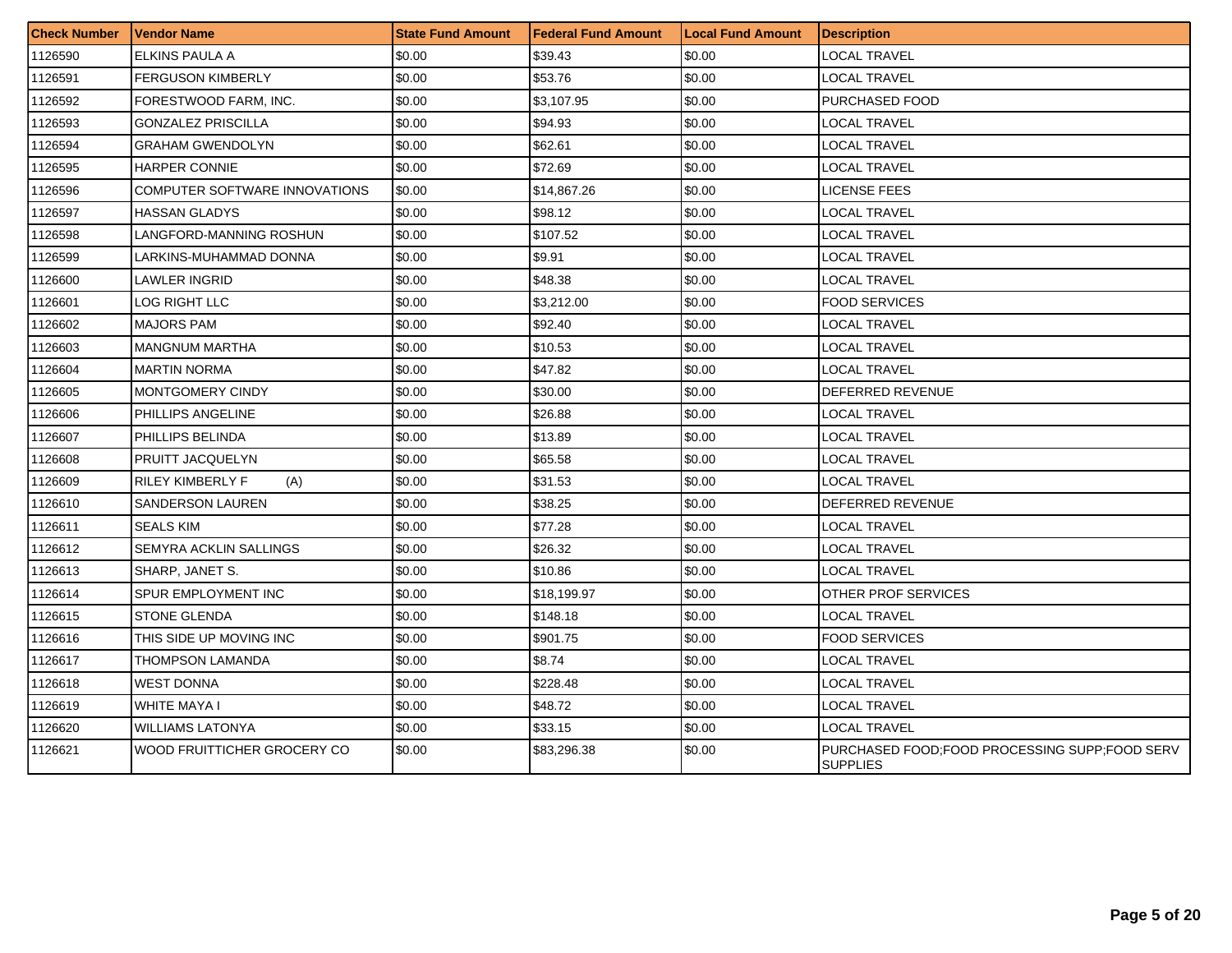| <b>Check Number</b> | Vendor Name                         | <b>State Fund Amount</b> | Federal Fund Amount | <b>Local Fund Amount</b> | <b>Description</b>                                                                                                                                                                                                                                                                                                                                                                                                                                                                                                                                                                                                                                                                              |
|---------------------|-------------------------------------|--------------------------|---------------------|--------------------------|-------------------------------------------------------------------------------------------------------------------------------------------------------------------------------------------------------------------------------------------------------------------------------------------------------------------------------------------------------------------------------------------------------------------------------------------------------------------------------------------------------------------------------------------------------------------------------------------------------------------------------------------------------------------------------------------------|
| 1126622             | PNC BANK COMMERICAL CARD            | \$0.00                   | \$17,239.57         | \$67,649.01              | OUT-OF-STATE TRAVEL;OTH NONINST SUPPLIES;FOOD<br>PROCESSING SUPP;OTHER PROF ED SERVIC; IN-STATE<br>TRAVEL;REGISTRATION FEES;STUDENT CLASSRM<br>SUPP; ADVERTISING; ATH & P E SUPPLIES; MAINTENANCE<br>SUPPLIES; PRINTING AND BINDING; OTHER FOOD<br>SUPPLIES; OTHER INST SUPPLIES; TRANSP-OTH<br>PROVIDERS; ITEMS FOR RESALE; COMPUTER HDWRE<br><5000;ASSOCIATION DUES;TEXTBOOKS;OTHER<br>OBJECTS;CUSTODIAL SUPPLIES;OTHER TECHNICAL<br>SERV;LOCAL TRAVEL;OTHER PROF SERVICES;FOOD<br>SERVICES;FURN & FIXTURES<5000;STAFF TRAIN<br>SUPPLIES;EQUIP REPAIR & MAINT;POSTAGE;OTHER GEN<br>SUPPLIES;OFFICE SUPPLIES;RENTAL-<br>EQUIPMENT;TELECOMMUNICATION;LICENSE FEES;OTHER<br><b>DUES AND FEES</b> |
| 1126623             | <b>PNC BANK COMMERICAL CARD</b>     | \$0.00                   | \$0.00              | \$119,091.51             | STUDENT CLASSRM SUPP; OTHER INST SUPPLIES                                                                                                                                                                                                                                                                                                                                                                                                                                                                                                                                                                                                                                                       |
| 1126624             | A Z OFFICE RESOURCE INC             | \$0.00                   | \$0.00              | \$17.40                  | <b>OFFICE SUPPLIES</b>                                                                                                                                                                                                                                                                                                                                                                                                                                                                                                                                                                                                                                                                          |
| 1126625             | ADVANCE AUTO PARTS                  | \$0.00                   | \$0.00              | \$939.90                 | VEHICLE PARTS                                                                                                                                                                                                                                                                                                                                                                                                                                                                                                                                                                                                                                                                                   |
| 1126626             | AHSAA                               | \$0.00                   | \$0.00              | \$50.00                  | IOTHER DUES AND FEES                                                                                                                                                                                                                                                                                                                                                                                                                                                                                                                                                                                                                                                                            |
| 1126627             | AHSAA                               | \$0.00                   | \$0.00              | \$270.00                 | <b>INSURANCE SERVICES</b>                                                                                                                                                                                                                                                                                                                                                                                                                                                                                                                                                                                                                                                                       |
| 1126628             | AIR ESSENTIALS INC                  | \$0.00                   | \$0.00              | \$1,360.00               | EQUIP REPAIR & MAINT                                                                                                                                                                                                                                                                                                                                                                                                                                                                                                                                                                                                                                                                            |
| 1126629             | ALABAMA DEPARTMENT OF LABOR         | \$0.00                   | \$0.00              | \$75.00                  | <b>LICENSE FEES</b>                                                                                                                                                                                                                                                                                                                                                                                                                                                                                                                                                                                                                                                                             |
| 1126630             | ALABAMA LEADERS IN                  | \$0.00                   | \$0.00              | \$955.00                 | <b>ASSOCIATION DUES</b>                                                                                                                                                                                                                                                                                                                                                                                                                                                                                                                                                                                                                                                                         |
| 1126631             | AMAZON                              | \$0.00                   | \$0.00              | \$3,568.79               | OTHER INST SUPPLIES:STUDENT CLASSRM SUPP                                                                                                                                                                                                                                                                                                                                                                                                                                                                                                                                                                                                                                                        |
| 1126632             | APPLE BUS COMPANY                   | \$0.00                   | \$45,440.00         | \$0.00                   | <b>TRANSP-OTH PROVIDERS</b>                                                                                                                                                                                                                                                                                                                                                                                                                                                                                                                                                                                                                                                                     |
| 1126633             | APPLE BUS COMPANY                   | \$106.86                 | \$563.58            | \$21,046.20              | TRANSP-OTH PROVIDERS;LOCAL TRAVEL;ATH & P E<br>SUPPLIES;OTHER INST SUPPLIES;OTHER PURCHASED<br><b>SERV</b>                                                                                                                                                                                                                                                                                                                                                                                                                                                                                                                                                                                      |
| 1126634             | <b>APPLE INC</b>                    | \$0.00                   | \$0.00              | \$329.00                 | COMPUTER HDWRE <5000                                                                                                                                                                                                                                                                                                                                                                                                                                                                                                                                                                                                                                                                            |
| 1126635             | <b>APPLE INC</b>                    | \$0.00                   | \$0.00              | \$2,299.00               | COMPUTER HDWRE <5000                                                                                                                                                                                                                                                                                                                                                                                                                                                                                                                                                                                                                                                                            |
| 1126636             | AUBURN UNIVERSITY                   | \$0.00                   | \$0.00              | \$75.00                  | <b>REGISTRATION FEES</b>                                                                                                                                                                                                                                                                                                                                                                                                                                                                                                                                                                                                                                                                        |
| 1126637             | <b>B&amp;H PHOTO</b>                | \$0.00                   | \$0.00              | \$2,149.99               | <b>OTHER PROF SERVICES</b>                                                                                                                                                                                                                                                                                                                                                                                                                                                                                                                                                                                                                                                                      |
| 1126638             | <b>BAKERS LEARNING KITCHEN, LLC</b> | \$0.00                   | \$965.00            | \$0.00                   | <b>STUDENT EDUCATIONAL</b>                                                                                                                                                                                                                                                                                                                                                                                                                                                                                                                                                                                                                                                                      |
| 1126639             | <b>BANKS INDUSTRIES INC</b>         | \$0.00                   | \$0.00              | \$22,331.00              | OTHER EQUIPMENT:CUSTODIAL SUPPLIES                                                                                                                                                                                                                                                                                                                                                                                                                                                                                                                                                                                                                                                              |
| 1126640             | BAY PEST CONTROL COMPANY, INC.      | \$0.00                   | \$0.00              | \$300.00                 | LAND & BLDG REPAIR/M                                                                                                                                                                                                                                                                                                                                                                                                                                                                                                                                                                                                                                                                            |
| 1126641             | <b>BLICK ART MATERIALS</b>          | \$0.00                   | \$0.00              | \$4,072.00               | STUDENT CLASSRM SUPP; OTHER INST SUPPLIES                                                                                                                                                                                                                                                                                                                                                                                                                                                                                                                                                                                                                                                       |
| 1126642             | <b>BLICK ART MATERIALS</b>          | \$0.00                   | \$0.00              | \$55.40                  | <b>STUDENT CLASSRM SUPP</b>                                                                                                                                                                                                                                                                                                                                                                                                                                                                                                                                                                                                                                                                     |
| 1126644             | <b>BSN SPORTS</b>                   | \$0.00                   | \$0.00              | \$6,643.17               | ATH & P E SUPPLIES                                                                                                                                                                                                                                                                                                                                                                                                                                                                                                                                                                                                                                                                              |
| 1126645             | CAPDEVILLA JESSIKA                  | \$0.00                   | \$0.00              | \$85.00                  | <b>DUES &amp; FEES</b>                                                                                                                                                                                                                                                                                                                                                                                                                                                                                                                                                                                                                                                                          |
| 1126646             | <b>CAPSTONE</b>                     | \$0.00                   | \$0.00              | \$3,098.00               | OTHER INST SUPPLIES;INST SOFTWARE                                                                                                                                                                                                                                                                                                                                                                                                                                                                                                                                                                                                                                                               |
| 1126647             | CARPET SYSTEMS OF HUNTSVILLE        | \$0.00                   | \$0.00              | \$2,758.20               | LAND & BLDG REPAIR/M                                                                                                                                                                                                                                                                                                                                                                                                                                                                                                                                                                                                                                                                            |
| 1126648             | CARTER JASON                        | \$0.00                   | \$0.00              | \$105.00                 | <b>DUES &amp; FEES</b>                                                                                                                                                                                                                                                                                                                                                                                                                                                                                                                                                                                                                                                                          |
| 1126649             | CDW GOVERNMENT INC.                 | \$0.00                   | \$0.00              | \$2,194.87               | COMPUTER HDWRE <5000                                                                                                                                                                                                                                                                                                                                                                                                                                                                                                                                                                                                                                                                            |
| 1126650             | <b>CLINGINGSMITH DOUG</b>           | \$0.00                   | \$0.00              | \$110.00                 | <b>DUES &amp; FEES</b>                                                                                                                                                                                                                                                                                                                                                                                                                                                                                                                                                                                                                                                                          |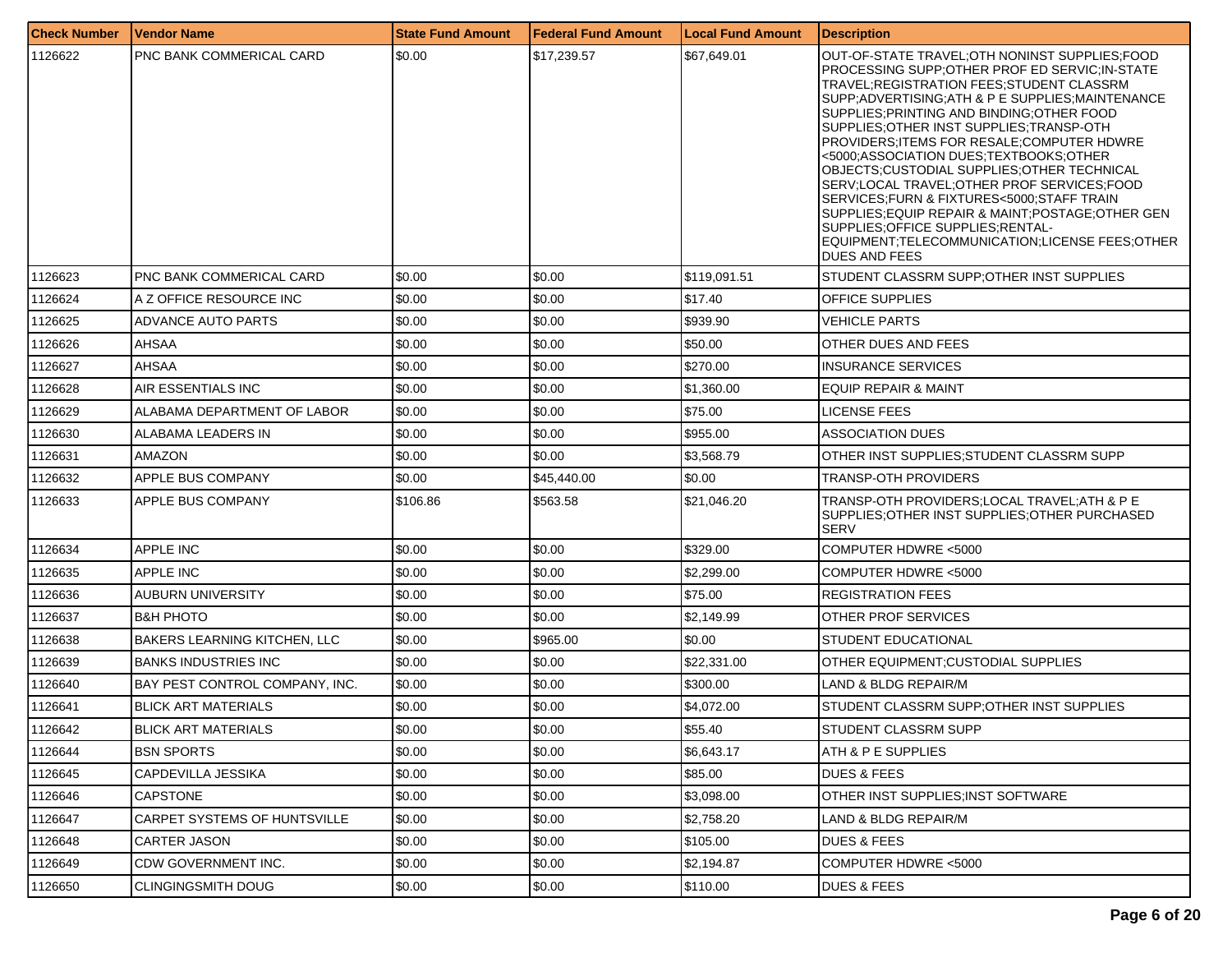| <b>Check Number</b> | Vendor Name                          | <b>State Fund Amount</b> | l Federal Fund Amount | <b>Local Fund Amount</b> | <b>Description</b>                 |
|---------------------|--------------------------------------|--------------------------|-----------------------|--------------------------|------------------------------------|
| 1126651             | COOK MUSEUM OF NATURAL SCIENCE       | \$0.00                   | \$0.00                | \$240.00                 | OTHER OBJECTS                      |
| 1126652             | COPELAND GARY                        | \$0.00                   | \$0.00                | \$64.96                  | LOCAL TRAVEL                       |
| 1126653             | CRITICAL THINKING CO                 | \$779.62                 | \$0.00                | \$0.00                   | TEXTBOOKS                          |
| 1126654             | <b>CROWN TROPHY</b>                  | \$0.00                   | \$0.00                | \$342.00                 | OTHER INST SUPPLIES                |
| 1126655             | DANIELS KIMBERLY                     | \$0.00                   | \$0.00                | \$9.78                   | LOCAL TRAVEL                       |
| 1126656             | DEFELICE THEDODORE                   | \$0.00                   | \$0.00                | \$35.00                  | <b>DUES &amp; FEES</b>             |
| 1126657             | DIGITAL PROMISE                      | \$0.00                   | \$0.00                | \$3,500.00               | <b>ASSOCIATION DUES</b>            |
| 1126658             | ONE GROUP LLC                        | \$0.00                   | \$0.00                | \$711.56                 | OTHER FOOD SUPPLIES: FOOD SERVICES |
| 1126659             | DRURY INN & SUITES HUNTSVILLE        | \$0.00                   | \$0.00                | \$7,917.60               | <b>IN-STATE TRAVEL</b>             |
| 1126660             | DUNLAP CONTRACTING INC               | \$172,990.00             | \$0.00                | \$0.00                   | <b>BUILDING IMPROVEMENT</b>        |
| 1126661             | DUNLAP CONTRACTING INC               | \$0.00                   | \$0.00                | \$5,660.00               | BD IMP <\$50,000                   |
| 1126662             | <b>EARLYWORKS</b>                    | \$0.00                   | \$0.00                | \$3,410.00               | OTHER OBJECTS: REGISTRATION FEES   |
| 1126663             | <b>EDUCATION GALAXY LLC</b>          | \$0.00                   | \$0.00                | \$2,500.00               | <b>INST SOFTWARE</b>               |
| 1126664             | ELEGANT WEDDINGS AND FORMAL          | \$0.00                   | \$0.00                | \$475.00                 | OTHER INST SUPPLIES                |
| 1126665             | EMW CONSTRUCTION INC                 | \$27,983.91              | \$0.00                | \$0.00                   | <b>BUILDING IMPROVEMENT</b>        |
| 1126666             | <b>EMW CONSTRUCTION INC</b>          | \$42,037.50              | \$0.00                | \$0.00                   | <b>BUILDING IMPROVEMENT</b>        |
| 1126667             | <b>EMW CONSTRUCTION INC</b>          | \$39,325.25              | \$0.00                | \$0.00                   | <b>BUILDING IMPROVEMENT</b>        |
| 1126668             | <b>EMW CONSTRUCTION INC</b>          | \$27,538.60              | \$0.00                | \$0.00                   | <b>BUILDING IMPROVEMENT</b>        |
| 1126669             | <b>EMW CONSTRUCTION INC</b>          | \$26,785.25              | \$0.00                | \$0.00                   | <b>BUILDING IMPROVEMENT</b>        |
| 1126670             | EMW CONSTRUCTION INC                 | \$39,828.75              | \$0.00                | \$0.00                   | <b>BUILDING IMPROVEMENT</b>        |
| 1126671             | <b>EMW CONSTRUCTION INC</b>          | \$33,934.00              | \$0.00                | \$0.00                   | <b>BUILDING IMPROVEMENT</b>        |
| 1126672             | EVERHEART BELINDA                    | \$0.00                   | \$260.88              | \$0.00                   | <b>OUT-OF-STATE TRAVEL</b>         |
| 1126674             | FERGUSON ENTERPRISES, INC            | \$0.00                   | \$0.00                | \$5,695.71               | <b>MAINTENANCE SUPPLIES</b>        |
| 1126675             | <b>FILTER PRO</b>                    | \$0.00                   | \$0.00                | \$11,761.30              | <b>EQUIP MAINT AGREEMTS</b>        |
| 1126676             | <b>GLENNS FLOWERS</b>                | \$0.00                   | \$0.00                | \$75.00                  | OTH NONINST SUPPLIES               |
| 1126677             | GLENWOOD INC.                        | \$0.00                   | \$0.00                | \$8,065.00               | <b>REGISTRATION FEES</b>           |
| 1126678             | <b>GRACENOTE MEDIA SERVICES, LLC</b> | \$0.00                   | \$0.00                | \$112.55                 | OTHER TECHNICAL SERV               |
| 1126679             | GRAHAM GREGORY                       | \$0.00                   | \$0.00                | \$105.28                 | LOCAL TRAVEL                       |
| 1126680             | GRAVES MADISYN                       | \$0.00                   | \$0.00                | \$100.00                 | OTHER REFUNDS                      |
| 1126681             | GRAYBAR ELECTRIC CO<br>7300          | \$0.00                   | \$0.00                | \$100.00                 | <b>MAINTENANCE SUPPLIES</b>        |
| 1126682             | <b>HAMBRICK TARA</b>                 | \$0.00                   | \$0.00                | \$119.28                 | <b>LOCAL TRAVEL</b>                |
| 1126683             | HANNAH DONNA                         | \$0.00                   | \$0.00                | \$51.75                  | OTHER INST SUPPLIES                |
| 1126684             | HARDEN NICOLE JOHNSON                | \$0.00                   | \$250.88              | \$0.00                   | LOCAL TRAVEL                       |
| 1126685             | <b>HARRIS LOUIS L</b>                | \$0.00                   | \$0.00                | \$487.07                 | <b>IN-STATE TRAVEL</b>             |
| 1126686             | LITERACY RESOURCES. LLC              | \$0.00                   | \$0.00                | \$2,438.63               | OTHER INST SUPPLIES                |
| 1126687             | HEYSE JEANNA                         | \$0.00                   | \$0.00                | \$26.88                  | LOCAL TRAVEL                       |
| 1126688             | HOLDSAMBECK ASHLEY                   | \$0.00                   | \$0.00                | \$73.00                  | <b>DUES &amp; FEES</b>             |
| 1126689             | HOMEWOOD HIGH SCHOOL                 | \$0.00                   | \$0.00                | \$225.00                 | <b>REGISTRATION FEES</b>           |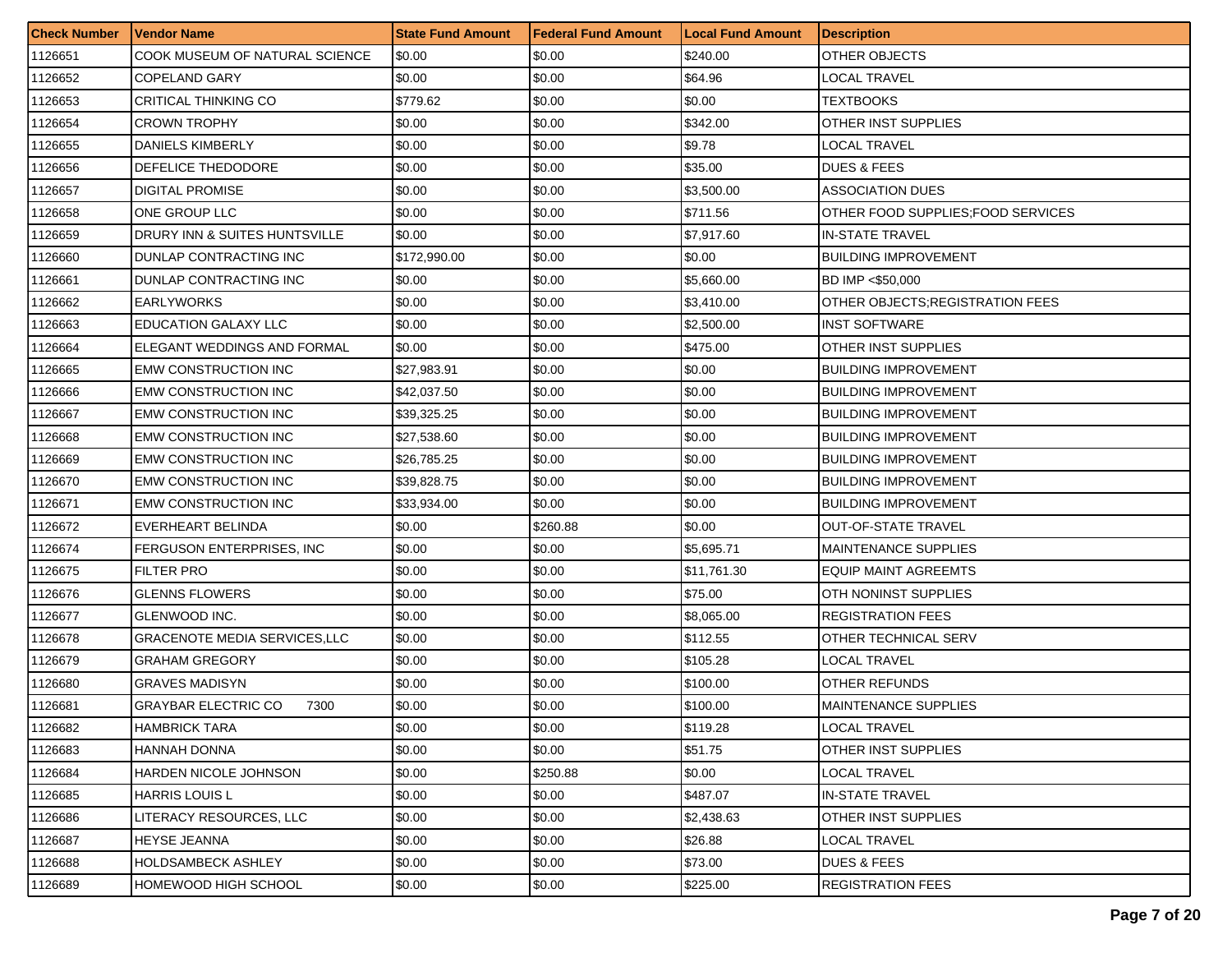| <b>Check Number</b> | <b>Vendor Name</b>                  | <b>State Fund Amount</b> | <b>Federal Fund Amount</b> | <b>Local Fund Amount</b> | <b>Description</b>                        |
|---------------------|-------------------------------------|--------------------------|----------------------------|--------------------------|-------------------------------------------|
| 1126690             | <b>HOOVER HIGH SCHOOL</b>           | \$0.00                   | \$0.00                     | \$750.00                 | <b>REGISTRATION FEES</b>                  |
| 1126691             | <b>HOOVER HIGH SCHOOL</b>           | \$0.00                   | \$0.00                     | \$750.00                 | <b>REGISTRATION FEES</b>                  |
| 1126693             | <b>HOOVER HIGH SCHOOL</b>           | \$0.00                   | \$0.00                     | \$200.00                 | <b>REGISTRATION FEES</b>                  |
| 1126694             | HOWARD INDUSTRIES INC               | \$0.00                   | \$0.00                     | \$42.00                  | STUDENT CLASSRM SUPP                      |
| 1126695             | HOWELL ESTEFANIA C                  | \$0.00                   | \$0.00                     | \$29.96                  | STUDENT CLASSRM SUPP                      |
| 1126696             | <b>HOWIE ALETHA</b>                 | \$0.00                   | \$0.00                     | \$16.00                  | OTHER OBJECTS                             |
| 1126697             | HUNTSVILLE ROTARY CLUB              | \$0.00                   | \$0.00                     | \$305.00                 | <b>ASSOCIATION DUES</b>                   |
| 1126698             | <b>HUTCHINS LEAH</b>                | \$0.00                   | \$0.00                     | \$72.80                  | LOCAL TRAVEL                              |
| 1126699             | <b>IGNITE EDUCATION INC</b>         | \$0.00                   | \$79,341.89                | \$0.00                   | OTHER TECHNICAL SERV                      |
| 1126700             | INCARE TECHNOLOGIES INC             | \$21,056.00              | \$0.00                     | \$0.00                   | COMPUTER HDWRE <5000                      |
| 1126701             | JEWETT WHITNEY                      | \$0.00                   | \$0.00                     | \$60.00                  | <b>DUES &amp; FEES</b>                    |
| 1126702             | JONES SIERRA                        | \$0.00                   | \$0.00                     | \$220.00                 | ATH & P E SUPPLIES                        |
| 1126703             | <b>JULIE OROURKE</b>                | \$0.00                   | \$0.00                     | \$648.00                 | <b>ITEMS FOR RESALE</b>                   |
| 1126704             | JUNIOR LIBRARY GUILD                | \$0.00                   | \$0.00                     | \$1,058.80               | LIBRARY/MEDIA BOOKS                       |
| 1126705             | KAPLAN EARLY LEARNING CO            | \$0.00                   | \$0.00                     | \$795.63                 | STUDENT CLASSRM SUPP                      |
| 1126706             | KIMBROUGH BETHANY                   | \$0.00                   | \$0.00                     | \$35.00                  | <b>DUES &amp; FEES</b>                    |
| 1126707             | KUTA SOFTWARE LLC                   | \$0.00                   | \$0.00                     | \$1,022.00               | <b>LICENSE FEES</b>                       |
| 1126708             | LAKESHORE LEARNING MATERIALS        | \$0.00                   | \$0.00                     | \$5,514.02               | OTHER INST SUPPLIES                       |
| 1126709             | LARGEN IRRIGATION, INC.             | \$0.00                   | \$0.00                     | \$1,824.00               | LAND & BLDG REPAIR/M                      |
| 1126710             | LEE S SPORTING GOODS                | \$0.00                   | \$0.00                     | \$4,564.35               | ATH & P E SUPPLIES; OTH NONINST SUPPLIES  |
| 1126711             | LENOVO (UNITED STATES) INC          | \$0.00                   | \$0.00                     | \$6,900.00               | <b>ITEMS FOR RESALE</b>                   |
| 1126712             | LEWIS ROBERT ALLEN III              | \$0.00                   | \$0.00                     | \$150.00                 | OTHER DUES AND FEES                       |
| 1126713             | LOCKSTEP TECHNOLOGY GROUP           | \$2,960.00               | \$0.00                     | \$0.00                   | OTHER PROF SERVICES                       |
| 1126714             | MADISON BOWLING CENTER INC          | \$0.00                   | \$0.00                     | \$218.00                 | RENTAL-LAND & BLDG                        |
| 1126715             | MARCOS PIZZA #8040                  | \$0.00                   | \$0.00                     | \$86.00                  | OTHER FOOD SUPPLIES                       |
| 1126716             | <b>MATRONI SUSAN LENORE</b><br>(A)  | \$0.00                   | \$0.00                     | \$7.84                   | <b>LOCAL TRAVEL</b>                       |
| 1126717             | <b>MCCLUNEY CRISTI</b>              | \$0.00                   | \$0.00                     | \$131.04                 | LOCAL TRAVEL                              |
| 1126718             | <b>MCMANUS HAILEY</b>               | \$0.00                   | \$0.00                     | \$1,160.72               | <b>STUDENT EDUCATIONAL</b>                |
| 1126719             | MCQUEEN KATHRYN HOPPE               | \$0.00                   | \$0.00                     | \$94.64                  | LOCAL TRAVEL                              |
| 1126720             | <b>REESE ERNEST</b>                 | \$0.00                   | \$0.00                     | \$110.00                 | ATH & P E SUPPLIES                        |
| 1126721             | <b>MOBILE COMMUNICATION AMERICA</b> | \$0.00                   | \$0.00                     | \$5,501.27               | EQUIP MAINT AGREEMTS; OTHER INST SUPPLIES |
| 1126722             | MORARD & COMPANY INC                | \$0.00                   | \$0.00                     | \$620.00                 | <b>MAINTENANCE SUPPLIES</b>               |
| 1126723             | <b>MOUNTAIN BROOK HIGH SCHOOL</b>   | \$0.00                   | \$0.00                     | \$750.00                 | <b>REGISTRATION FEES</b>                  |
| 1126724             | MURPHREE JOYE A                     | \$0.00                   | \$0.00                     | \$12.54                  | LOCAL TRAVEL                              |
| 1126725             | <b>MUSICIAN S FRIEND</b>            | \$0.00                   | \$0.00                     | \$1,176.00               | STUDENT CLASSRM SUPP                      |
| 1126726             | <b>NABOA</b>                        | \$0.00                   | \$0.00                     | \$2,795.00               | <b>OTHER PROF SERVICES</b>                |
| 1126727             | QUADIENT FINANCE USA, INC.          | \$0.00                   | \$0.00                     | \$205.24                 | <b>POSTAGE</b>                            |
| 1126728             | NETCENTRIC TECHNOLOGIES INC         | \$250.00                 | \$0.00                     | \$0.00                   | <b>OTHER PROF SERVICES</b>                |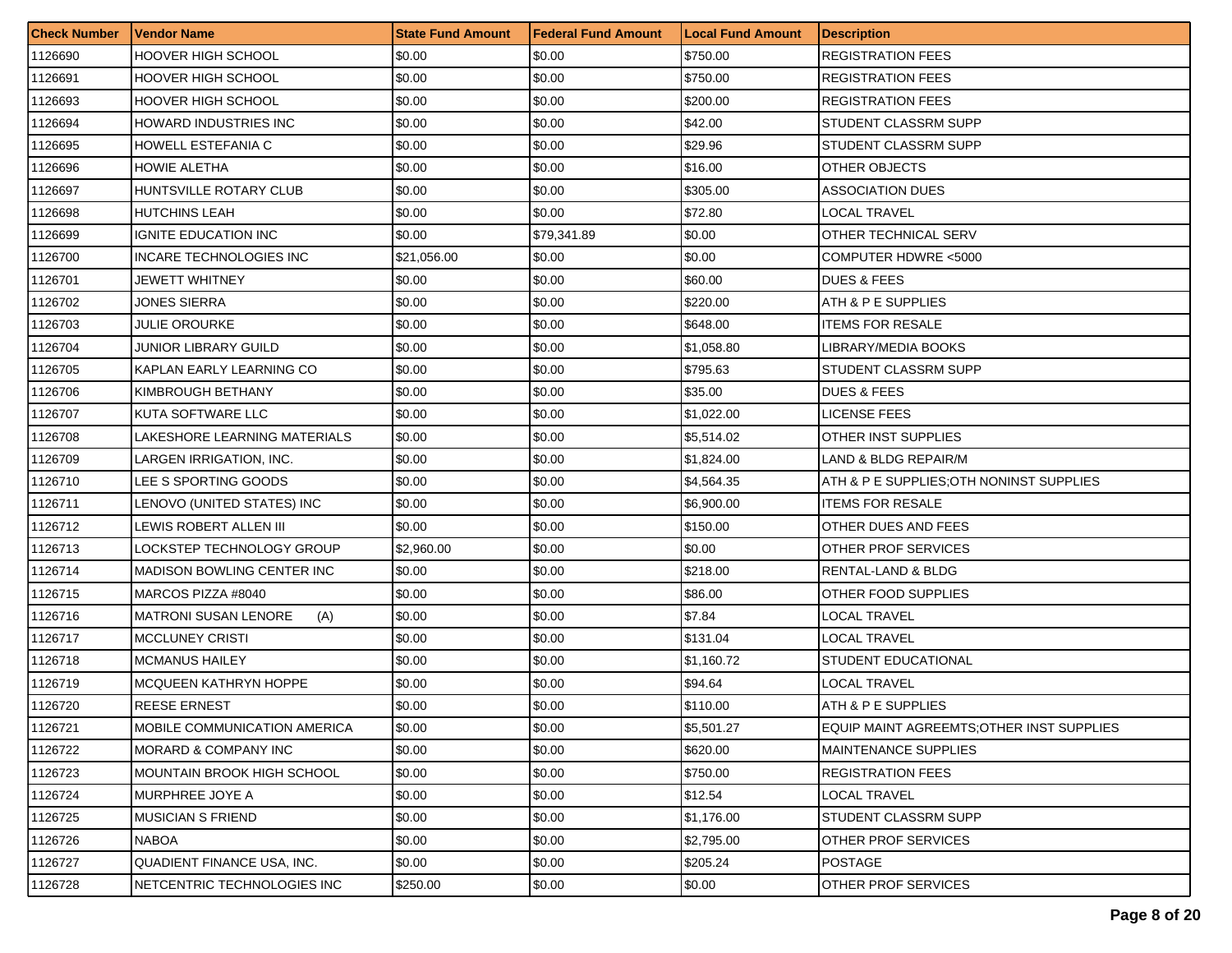| <b>Check Number</b> | <b>Vendor Name</b>             | <b>State Fund Amount</b> | Federal Fund Amount | <b>Local Fund Amount</b> | <b>Description</b>                                                                   |
|---------------------|--------------------------------|--------------------------|---------------------|--------------------------|--------------------------------------------------------------------------------------|
| 1126729             | NORTH ALABAMA GLASS CO INC     | \$0.00                   | \$0.00              | \$494.06                 | LAND & BLDG REPAIR/M                                                                 |
| 1126730             | <b>PAT KEEFE SIGNS</b>         | \$0.00                   | \$0.00              | \$150.00                 | OTH NONINST SUPPLIES                                                                 |
| 1126731             | PORTER ROOFING CONTRACTORS     | \$147,877.00             | \$0.00              | \$0.00                   | <b>BUILDING IMPROVEMENT</b>                                                          |
| 1126732             | POSITIVE PROMOTIONS            | \$0.00                   | \$0.00              | \$44.40                  | OTHER INST SUPPLIES                                                                  |
| 1126733             | POWERSCHOOL GROUP INC          | \$0.00                   | \$3,000.00          | \$0.00                   | STAFF ED SERVICES                                                                    |
| 1126734             | PROJECT LEAD THE WAY INC       | \$0.00                   | \$0.00              | \$1,417.00               | <b>INST EQUIPMENT</b>                                                                |
| 1126735             | R & R SPORTS                   | \$0.00                   | \$0.00              | \$76.00                  | ATH & P E SUPPLIES                                                                   |
| 1126736             | REV.COM, INC.                  | \$0.00                   | \$0.00              | \$603.75                 | OTHER TECHNICAL SERV                                                                 |
| 1126737             | <b>RICH SARAH SKELTON</b>      | \$0.00                   | \$0.00              | \$38.64                  | LOCAL TRAVEL                                                                         |
| 1126738             | <b>RIVERSIDE INSIGHTS</b>      | \$0.00                   | \$0.00              | \$642.00                 | TESTING SUPPLIES                                                                     |
| 1126739             | <b>ROBINSON MARY</b>           | \$0.00                   | \$288.06            | \$0.00                   | <b>OUT-OF-STATE TRAVEL</b>                                                           |
| 1126740             | ROBOTICS EDUCATION & COMPETITI | \$0.00                   | \$0.00              | \$55.00                  | <b>REGISTRATION FEES</b>                                                             |
| 1126741             | ROTTENBORN THUYEN              | \$0.00                   | \$0.00              | \$26.50                  | <b>DUES &amp; FEES</b>                                                               |
| 1126742             | <b>SAM S CLUB DIRECT</b>       | \$0.00                   | \$0.00              | \$51.70                  | OTHER FOOD SUPPLIES                                                                  |
| 1126743             | SAM S CLUB DIRECT              | \$0.00                   | \$0.00              | \$1,158.98               | ITEMS FOR RESALE;OTHER FOOD SUPPLIES;OTH NONINST<br><b>SUPPLIES</b>                  |
| 1126744             | <b>SAM S CLUB DIRECT</b>       | \$0.00                   | \$0.00              | \$116.46                 | <b>ITEMS FOR RESALE</b>                                                              |
| 1126745             | <b>SAMS CLUB CREDIT</b>        | \$0.00                   | \$0.00              | \$113.13                 | OTH NONINST SUPPLIES                                                                 |
| 1126746             | <b>SCHOLASTIC BOOK FAIRS</b>   | \$0.00                   | \$0.00              | \$6,531.66               | <b>ITEMS FOR RESALE</b>                                                              |
| 1126747             | SCHOLASTIC                     | \$0.00                   | \$0.00              | \$375.80                 | LIBRARY/MEDIA BOOKS                                                                  |
| 1126748             | LIBRARY JOURNALS, LLC          | \$0.00                   | \$0.00              | \$225.00                 | OTHER INST SUPPLIES                                                                  |
| 1126749             | <b>SCHOOL SPECIALTY</b>        | \$0.00                   | \$0.00              | \$206.75                 | OTHER INST SUPPLIES                                                                  |
| 1126750             | SCHOOLCRAFT                    | \$0.00                   | \$0.00              | \$356.89                 | STUDENT CLASSRM SUPP                                                                 |
| 1126751             | SHORTSTOP SCREEN PRINTING      | \$0.00                   | \$0.00              | \$1,625.00               | OTH NONINST SUPPLIES                                                                 |
| 1126752             | <b>SMITH JULIE</b>             | \$0.00                   | \$0.00              | \$66.08                  | LOCAL TRAVEL                                                                         |
| 1126753             | SMITH TOWANA                   | \$0.00                   | \$350.79            | \$0.00                   | <b>OUT-OF-STATE TRAVEL</b>                                                           |
| 1126754             | SOLIANT HEALTH                 | \$0.00                   | \$11,526.00         | \$63,790.94              | OTHER PROF SERVICES:STUDENT EDUCATIONAL                                              |
| 1126755             | SOUTHEASTERN BUSINESS MACHINES | \$0.00                   | \$0.00              | \$365.00                 | EQUIP MAINT AGREEMTS                                                                 |
| 1126756             | <b>SPRADLEY CONNIE</b>         | \$0.00                   | \$0.00              | \$133.45                 | OTHER FOOD SUPPLIES                                                                  |
| 1126757             | SPUR EMPLOYMENT INC            | \$27,371.56              | \$80,662.32         | \$109,532.45             | STUDENT EDUCATIONAL; OTHER PROF SERVICES; DATA<br>PROCESSING SERV; CLERICAL SERVICES |
| 1126758             | STANDARD ROOFING, INC.         | \$83,425.00              | \$0.00              | \$0.00                   | <b>BUILDING IMPROVEMENT</b>                                                          |
| 1126759             | STAPLES ADVANTAGE              | \$0.00                   | \$0.00              | \$283.17                 | OTHER INST SUPPLIES                                                                  |
| 1126760             | STERLING BENJAMIN              | \$0.00                   | \$0.00              | \$450.00                 | OTHER PROF SERVICES; ATHLETIC OFFICIALS                                              |
| 1126761             | TATE JENNIFER DIANE            | \$0.00                   | \$0.00              | \$49.84                  | LOCAL TRAVEL                                                                         |
| 1126762             | TERRELL TECHNICAL SERVICES     | \$0.00                   | \$0.00              | \$1,764.75               | OTHER PROF SERVICES                                                                  |
| 1126763             | THEATREWORLD BACKDROPS LLC     | \$0.00                   | \$0.00              | \$1,744.07               | OTH NONINST SUPPLIES                                                                 |
| 1126764             | THRIVE OUTDOOR, INC.           | \$0.00                   | \$0.00              | \$80,728.00              | LAND & BLDG REPAIR/M                                                                 |
| 1126765             | TIMEPIECE TREASURES PHOTOGRAPH | \$0.00                   | \$0.00              | \$500.00                 | PRINTING AND BINDING                                                                 |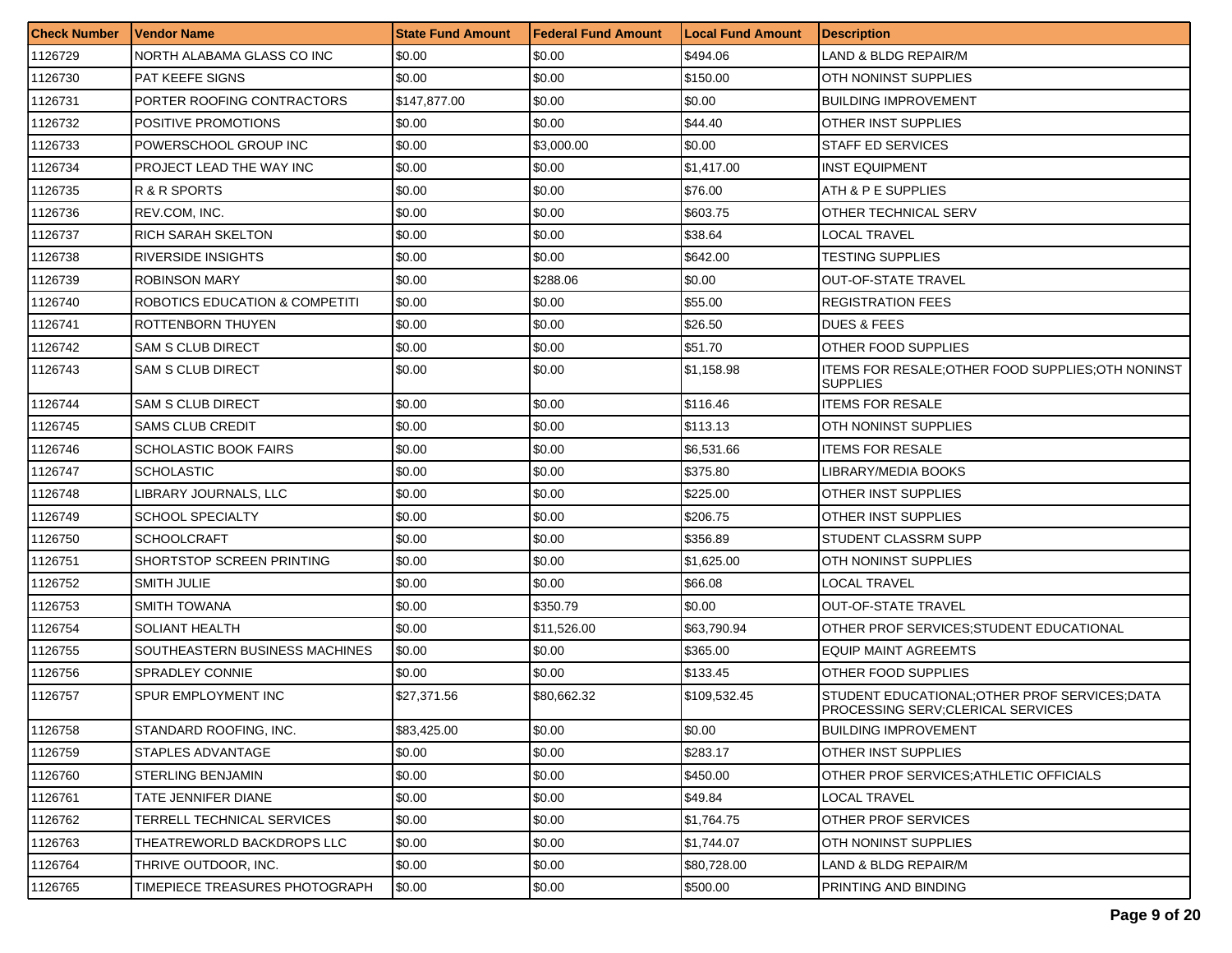| <b>Check Number</b> | Vendor Name                     | <b>State Fund Amount</b> | <b>Federal Fund Amount</b> | <b>Local Fund Amount</b> | <b>Description</b>            |
|---------------------|---------------------------------|--------------------------|----------------------------|--------------------------|-------------------------------|
| 1126766             | TOUCHMATH, LLC                  | \$0.00                   | \$0.00                     | \$6,200.00               | <b>INST SOFTWARE</b>          |
| 1126767             | TRANE COMPANY                   | \$0.00                   | \$0.00                     | \$45,509.35              | <b>OTHER EQUIPMENT</b>        |
| 1126768             | U S SPACE & ROCKET CENTER       | \$0.00                   | \$0.00                     | \$28,968.00              | OTHER OBJECTS                 |
| 1126769             | <b>ULINE INC</b>                | \$0.00                   | \$0.00                     | \$905.58                 | OTH NONINST SUPPLIES          |
| 1126770             | UNITED RENTALS INC              | \$0.00                   | \$0.00                     | \$531.00                 | RENTAL-EQUIPMENT              |
| 1126771             | UNIVERSAL CHEERLEADERS          | \$0.00                   | \$0.00                     | \$10,200.00              | <b>REGISTRATION FEES</b>      |
| 1126772             | UNLOCK YOUR GAME                | \$0.00                   | \$0.00                     | \$175.00                 | ATH & P E SUPPLIES            |
| 1126774             | <b>VARSITY SPIRIT FASHIONS</b>  | \$0.00                   | \$0.00                     | \$1,003.85               | ATH & P E SUPPLIES            |
| 1126775             | <b>VEX ROBOTICS INC</b>         | \$0.00                   | \$0.00                     | \$1,698.17               | OTH NONINST SUPPLIES          |
| 1126776             | <b>WEBB GARY DON</b>            | \$0.00                   | \$0.00                     | \$115.36                 | LOCAL TRAVEL                  |
| 1126777             | WESTERN PSYCHOLOGICAL SERVICES  | \$0.00                   | \$0.00                     | \$6,669.90               | <b>OTHER INST SUPPLIES</b>    |
| 1126778             | WORLD S FINEST CHOCOLATE INC    | \$0.00                   | \$0.00                     | \$995.28                 | <b>ITEMS FOR RESALE</b>       |
| 1126779             | <b>XEROX CORPORATION</b>        | \$0.00                   | \$0.00                     | \$26,441.36              | RENTAL-EQUIPMENT              |
| 1126780             | HUNTSVILLE UTILITIES            | \$0.00                   | \$51,326.75                | \$578,216.24             | ELECTRICITY;NATURAL GAS;WATER |
| 1126781             | ANDERSON BELINDA F              | \$0.00                   | \$26.88                    | \$0.00                   | LOCAL TRAVEL                  |
| 1126782             | <b>BENTLEY DIANN</b>            | \$0.00                   | \$26.60                    | \$0.00                   | LOCAL TRAVEL                  |
| 1126783             | <b>BIMBO BAKERIES USA, INC.</b> | \$0.00                   | \$7,270.78                 | \$0.00                   | PURCHASED FOOD                |
| 1126784             | <b>CHELSE BONE</b>              | \$0.00                   | \$2.69                     | \$0.00                   | LOCAL TRAVEL                  |
| 1126785             | <b>BUNNELL MICHELLE L</b>       | \$0.00                   | \$10.53                    | \$0.00                   | LOCAL TRAVEL                  |
| 1126786             | <b>BURGESS VERTRICIA</b>        | \$0.00                   | \$34.94                    | \$0.00                   | LOCAL TRAVEL                  |
| 1126787             | CINTAS CORPORATION #241         | \$0.00                   | \$3,223.29                 | \$0.00                   | FOOD SERV SUPPLIES            |
| 1126788             | DANIEL MAGDALEN                 | \$0.00                   | \$17.36                    | \$0.00                   | LOCAL TRAVEL                  |
| 1126789             | DEAN DAIRY CORPORATE LLC        | \$0.00                   | \$41,779.37                | \$0.00                   | PURCHASED FOOD                |
| 1126790             | ELKINS PAULA A                  | \$0.00                   | \$32.03                    | \$0.00                   | LOCAL TRAVEL                  |
| 1126791             | <b>FERGUSON KIMBERLY</b>        | \$0.00                   | \$43.68                    | \$0.00                   | LOCAL TRAVEL                  |
| 1126792             | FORESTWOOD FARM, INC.           | \$0.00                   | \$5,299.20                 | \$0.00                   | PURCHASED FOOD                |
| 1126793             | <b>GONZALEZ PRISCILLA</b>       | \$0.00                   | \$10.31                    | \$0.00                   | LOCAL TRAVEL                  |
| 1126794             | <b>GRAHAM GWENDOLYN</b>         | \$0.00                   | \$18.48                    | \$0.00                   | LOCAL TRAVEL                  |
| 1126795             | <b>HARPER CONNIE</b>            | \$0.00                   | \$48.27                    | \$0.00                   | LOCAL TRAVEL                  |
| 1126796             | COMPUTER SOFTWARE INNOVATIONS   | \$0.00                   | \$56.95                    | \$0.00                   | OTHER DUES AND FEES           |
| 1126797             | HASSAN GLADYS                   | \$0.00                   | \$12.10                    | \$0.00                   | LOCAL TRAVEL                  |
| 1126798             | <b>HERRON TAMIKA</b>            | \$0.00                   | \$185.92                   | \$0.00                   | <b>LOCAL TRAVEL</b>           |
| 1126799             | <b>HOLT CHANELL</b>             | \$0.00                   | \$59.47                    | \$0.00                   | LOCAL TRAVEL                  |
| 1126800             | HUNTSVILLE RESTAURANT EQUIP     | \$0.00                   | \$156.80                   | \$0.00                   | <b>MAINTENANCE SUPPLIES</b>   |
| 1126801             | JEFFERSON PATRICIA              | \$0.00                   | \$43.68                    | \$0.00                   | LOCAL TRAVEL                  |
| 1126802             | JONES-MCLEOD,INC.               | \$0.00                   | \$6.189.00                 | \$0.00                   | <b>MAINTENANCE SUPPLIES</b>   |
| 1126803             | JUANITA HUMPHREY                | \$0.00                   | \$35.75                    | \$0.00                   | DEFERRED REVENUE              |
| 1126804             | LANGFORD-MANNING ROSHUN         | \$0.00                   | \$62.72                    | \$0.00                   | <b>LOCAL TRAVEL</b>           |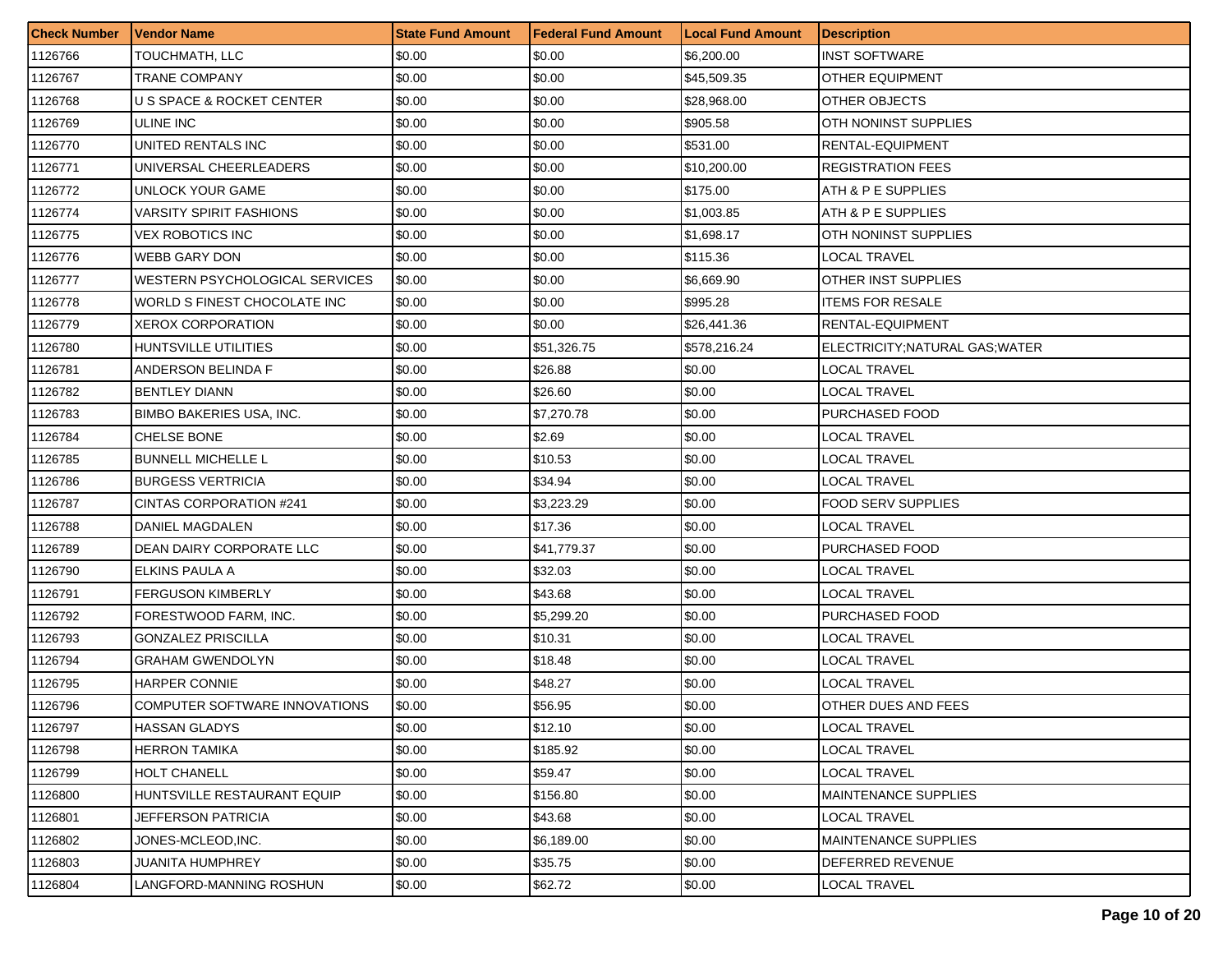| <b>Check Number</b> | <b>Vendor Name</b>            | <b>State Fund Amount</b> | Federal Fund Amount | <b>Local Fund Amount</b> | <b>Description</b>                                                               |
|---------------------|-------------------------------|--------------------------|---------------------|--------------------------|----------------------------------------------------------------------------------|
| 1126805             | LARKINS-MUHAMMAD DONNA        | \$0.00                   | \$4.42              | \$0.00                   | LOCAL TRAVEL                                                                     |
| 1126806             | LAWLER INGRID                 | \$0.00                   | \$21.17             | \$0.00                   | LOCAL TRAVEL                                                                     |
| 1126807             | LOG RIGHT LLC                 | \$0.00                   | \$5,902.40          | \$0.00                   | <b>FOOD SERVICES</b>                                                             |
| 1126808             | LOWES HOME CENTERS LLC        | \$0.00                   | \$751.76            | \$0.00                   | MAINTENANCE SUPPLIES                                                             |
| 1126809             | <b>MAJORS PAM</b>             | \$0.00                   | \$36.96             | \$0.00                   | LOCAL TRAVEL                                                                     |
| 1126810             | <b>MARTIN NORMA</b>           | \$0.00                   | \$43.79             | \$0.00                   | LOCAL TRAVEL                                                                     |
| 1126811             | PETTY MIRTHA                  | \$0.00                   | \$261.52            | \$0.00                   | LOCAL TRAVEL                                                                     |
| 1126812             | PHILLIPS BELINDA              | \$0.00                   | \$8.68              | \$0.00                   | LOCAL TRAVEL                                                                     |
| 1126813             | RILEY KIMBERLY F<br>(A)       | \$0.00                   | \$20.05             | \$0.00                   | LOCAL TRAVEL                                                                     |
| 1126814             | SEALS KIM                     | \$0.00                   | \$65.52             | \$0.00                   | LOCAL TRAVEL                                                                     |
| 1126815             | SEMYRA ACKLIN SALLINGS        | \$0.00                   | \$21.06             | \$0.00                   | LOCAL TRAVEL                                                                     |
| 1126816             | SHARP, JANET S.               | \$0.00                   | \$10.64             | \$0.00                   | LOCAL TRAVEL                                                                     |
| 1126817             | SPUR EMPLOYMENT INC           | \$0.00                   | \$22,242.17         | \$0.00                   | OTHER PROF SERVICES                                                              |
| 1126818             | <b>STONE GLENDA</b>           | \$0.00                   | \$120.40            | \$0.00                   | LOCAL TRAVEL                                                                     |
| 1126819             | STRICKLAND REMITHIA           | \$0.00                   | \$41.06             | \$0.00                   | LOCAL TRAVEL                                                                     |
| 1126820             | <b>WEST DONNA</b>             | \$0.00                   | \$142.24            | \$0.00                   | LOCAL TRAVEL                                                                     |
| 1126821             | WHITE MAYA I                  | \$0.00                   | \$25.98             | \$0.00                   | LOCAL TRAVEL                                                                     |
| 1126822             | <b>WILLIAMS LATONYA</b>       | \$0.00                   | \$25.54             | \$0.00                   | <b>LOCAL TRAVEL</b>                                                              |
| 1126823             | WITTICHEN SUPPLY COMPANY      | \$0.00                   | \$1,965.89          | \$0.00                   | MAINTENANCE SUPPLIES                                                             |
| 1126824             | WOOD FRUITTICHER GROCERY CO   | \$0.00                   | \$214,832.76        | \$0.00                   | PURCHASED FOOD; FOOD PROCESSING SUPP; FOOD SERV<br><b>SUPPLIES</b>               |
| 1126825             | AT&T                          | \$0.00                   | \$0.00              | \$1,071.52               | <b>TELEPHONE</b>                                                                 |
| 1126826             | AT&T                          | \$0.00                   | \$0.00              | \$1,099.59               | <b>TELEPHONE</b>                                                                 |
| 1126827             | A Z OFFICE RESOURCE INC       | \$0.00                   | \$372.30            | \$2,672.61               | STUDENT CLASSRM SUPP;OTH NONINST SUPPLIES;INST<br>EQUIPMENT; OF FICE SUPPLIES    |
| 1126828             | ADVANCE AUTO PARTS            | \$0.00                   | \$0.00              | \$693.10                 | <b>VEHICLE PARTS; MAINTENANCE SUPPLIES</b>                                       |
| 1126829             | ALA-CASE                      | \$0.00                   | \$0.00              | \$300.00                 | <b>REGISTRATION FEES</b>                                                         |
| 1126830             | ALABAMA HOSA                  | \$0.00                   | \$0.00              | \$875.00                 | <b>REGISTRATION FEES</b>                                                         |
| 1126831             | ALABAMA CONFERENCE OF THEATRE | \$0.00                   | \$0.00              | \$2,665.00               | <b>REGISTRATION FEES</b>                                                         |
| 1126832             | THOMPSON HIGH SCHOOL          | \$0.00                   | \$0.00              | \$250.00                 | REGISTRATION FEES                                                                |
| 1126833             | ALLIED DIGITAL PRINTING       | \$0.00                   | \$0.00              | \$919.15                 | <b>ITEMS FOR RESALE</b>                                                          |
| 1126834             | <b>AMAZON</b>                 | \$0.00                   | \$0.00              | \$1,258.18               | LIBRARY/MEDIA BOOKS;INST EQUIPMENT;STUDENT<br>CLASSRM SUPP; OTH NONINST SUPPLIES |
| 1126835             | AMERICAN PAPER & TWINE        | \$0.00                   | \$0.00              | \$484.50                 | <b>CUSTODIAL SUPPLIES</b>                                                        |
| 1126836             | AMERIGAS PROPANE LP           | \$0.00                   | \$0.00              | \$208.99                 | PROPANE GAS                                                                      |
| 1126837             | APPLE BUS COMPANY             | \$864,492.60             | \$0.00              | \$0.00                   | TRANSP-OTH PROVIDERS                                                             |
| 1126838             | <b>BAILEYS TREE SERVICE</b>   | \$0.00                   | \$0.00              | \$11,580.00              | LAND & BLDG REPAIR/M                                                             |
| 1126839             | <b>BALLN PREP</b>             | \$0.00                   | \$0.00              | \$150.00                 | <b>REGISTRATION FEES</b>                                                         |
| 1126840             | <b>BANKS INDUSTRIES INC</b>   | \$0.00                   | \$1,460.00          | \$17,866.91              | OTHER EQUIPMENT:CUSTODIAL SUPPLIES:EQUIP REPAIR &<br><b>MAINT</b>                |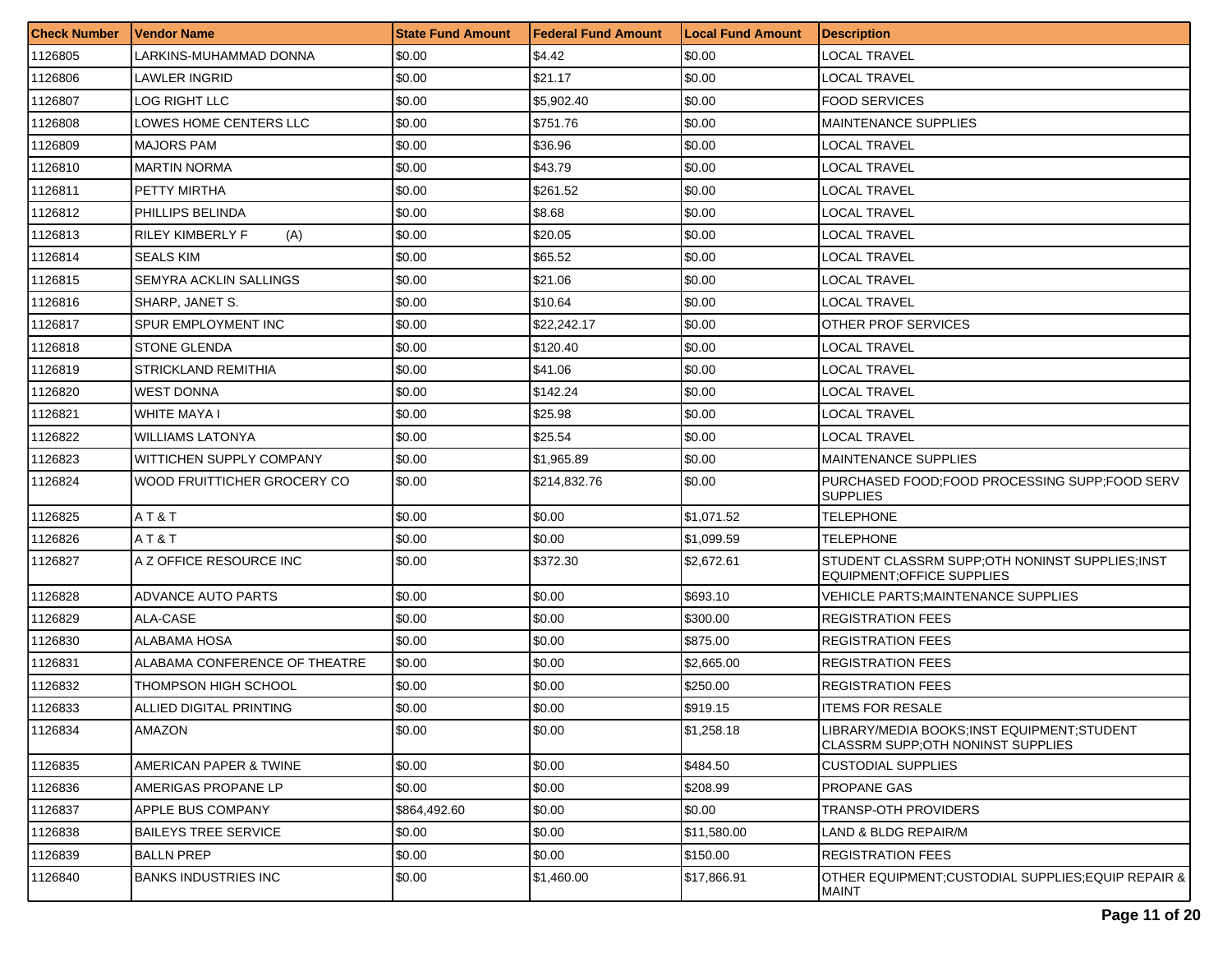| <b>Check Number</b> | Vendor Name                               | <b>State Fund Amount</b> | l Federal Fund Amount | <b>Local Fund Amount</b> | <b>Description</b>                              |
|---------------------|-------------------------------------------|--------------------------|-----------------------|--------------------------|-------------------------------------------------|
| 1126841             | BAY PEST CONTROL COMPANY, INC.            | \$0.00                   | \$0.00                | \$6,957.50               | LAND & BLDG REPAIR/M                            |
| 1126842             | <b>REPUBLIC SERVICES</b>                  | \$0.00                   | \$0.00                | \$2,597.62               | <b>GARBAGE AND WASTE</b>                        |
| 1126843             | <b>BIG BOUNCE RENTALS</b>                 | \$0.00                   | \$0.00                | \$40.00                  | OTH NONINST SUPPLIES                            |
| 1126844             | <b>BIRMINGHAM HOLLY</b>                   | \$0.00                   | \$0.00                | \$15.00                  | OTHER REFUNDS                                   |
| 1126845             | <b>BOB WALLACE APPLIANCE SERV INC</b>     | \$0.00                   | \$5,277.00            | \$0.00                   | <b>INST EQUIPMENT</b>                           |
| 1126846             | <b>BONILLA SHAWNA</b>                     | \$0.00                   | \$0.00                | \$17.14                  | LOCAL TRAVEL                                    |
| 1126847             | <b>BOOM LEARNING</b>                      | \$0.00                   | \$0.00                | \$4,800.00               | INST SOFTWARE                                   |
| 1126848             | <b>BROAD REACH</b>                        | \$0.00                   | \$0.00                | \$360.46                 | LIBRARY/MEDIA BOOKS                             |
| 1126849             | <b>BROWN LEIGH ANN</b>                    | \$0.00                   | \$0.00                | \$49.28                  | <b>LOCAL TRAVEL</b>                             |
| 1126850             | <b>BSN SPORTS</b>                         | \$0.00                   | \$0.00                | \$116.86                 | ATH & P E SUPPLIES                              |
| 1126851             | <b>BSN SPORTS</b>                         | \$0.00                   | \$0.00                | \$4,085.84               | ATH & P E SUPPLIES                              |
| 1126852             | BURRITT ON THE MOUNTAIN                   | \$0.00                   | \$249.00              | \$181.00                 | <b>REGISTRATION FEES</b>                        |
| 1126853             | <b>BUSINESS SYSTEMS &amp; CONSULTANTS</b> | \$0.00                   | \$0.00                | \$1,473.00               | EQUIP REPAIR & MAINT                            |
| 1126854             | <b>CARRIER CORPORATION</b>                | \$0.00                   | \$0.00                | \$3,007.00               | <b>MAINTENANCE SUPPLIES</b>                     |
| 1126855             | CDW GOVERNMENT INC.                       | \$0.00                   | \$0.00                | \$501.15                 | COMPUTER HDWRE <5000:LIBRARY/MEDIA BOOKS        |
| 1126856             | CENGAGE LEARNING                          | \$1,644.50               | \$0.00                | \$0.00                   | STUDENT CLASSRM SUPP                            |
| 1126857             | CENTURYLINK                               | \$0.00                   | \$0.00                | \$915.69                 | TELEPHONE                                       |
| 1126858             | CENTURYLINK                               | \$0.00                   | \$0.00                | \$14,735.68              | TELEPHONE:OTHER COMMUNICATION                   |
| 1126859             | <b>CHAPPELL JADE</b>                      | \$0.00                   | \$39.43               | \$0.00                   | <b>IN-STATE TRAVEL</b>                          |
| 1126860             | CHICK FIL A                               | \$0.00                   | \$0.00                | \$215.20                 | OTHER FOOD SUPPLIES                             |
| 1126861             | CINTAS CORPORATION #241                   | \$0.00                   | \$0.00                | \$8,009.34               | <b>CUSTODIAL SUPPLIES; EQUIP MAINT AGREEMTS</b> |
| 1126862             | CLIMATE CONTROL SYSTEMS INC               | \$0.00                   | \$49,503.00           | \$0.00                   | <b>MAINTENANCE SUPPLIES</b>                     |
| 1126863             | COMCAST CABLE COMMUNICATIONS              | \$0.00                   | \$0.00                | \$304.85                 | TELECOMMUNICATION                               |
| 1126864             | COMCAST CABLE COMMUNICATIONS              | \$0.00                   | \$0.00                | \$169.85                 | TELECOMMUNICATION                               |
| 1126865             | COMMUNITY INSURANCE LLC                   | \$0.00                   | \$0.00                | \$78.50                  | <b>INSURANCE SERVICES</b>                       |
| 1126866             | CONNECTWISE INC                           | \$0.00                   | \$0.00                | \$1,730.00               | SOFTWARE MAINT AGREE                            |
| 1126867             | COOK MUSEUM OF NATURAL SCIENCE            | \$0.00                   | \$0.00                | \$970.00                 | OTHER OBJECTS; REGISTRATION FEES                |
| 1126868             | CRISTIA LESHER ASSOCIATES                 | \$0.00                   | \$1,900.00            | \$0.00                   | STAFF ED SERVICES                               |
| 1126869             | <b>CROWN TROPHY</b>                       | \$0.00                   | \$0.00                | \$110.90                 | OTHER INST SUPPLIES                             |
| 1126870             | DELL MARKETING L P                        | \$0.00                   | \$0.00                | \$5,869.59               | COMPUTER HDWRE <5000                            |
| 1126871             | <b>DENT TERESA</b>                        | \$0.00                   | \$0.00                | \$40.88                  | <b>LOCAL TRAVEL</b>                             |
| 1126872             | DEVEREUX FOUNDATION                       | \$0.00                   | \$2,025.00            | \$0.00                   | <b>REGISTRATION FEES</b>                        |
| 1126873             | CHERRELL DUBLIN                           | \$0.00                   | \$0.00                | \$306.90                 | <b>IN-STATE TRAVEL</b>                          |
| 1126874             | DUNSEITH KATHLEEN                         | \$0.00                   | \$0.00                | \$321.53                 | <b>IN-STATE TRAVEL</b>                          |
| 1126875             | DUTCH OIL COMPANY                         | \$0.00                   | \$421.86              | \$6,883.67               | <b>FUEL-GASOLINE</b>                            |
| 1126876             | <b>EARLYWORKS</b>                         | \$0.00                   | \$0.00                | \$330.00                 | <b>REGISTRATION FEES</b>                        |
| 1126877             | <b>EMILY PARKER</b>                       | \$0.00                   | \$0.00                | \$1,019.02               | <b>OUT-OF-STATE TRAVEL</b>                      |
| 1126878             | SCHOOL SPECIALTY LLC                      | \$0.00                   | \$42,435.48           | \$0.00                   | <b>STUDENT CLASSRM SUPP</b>                     |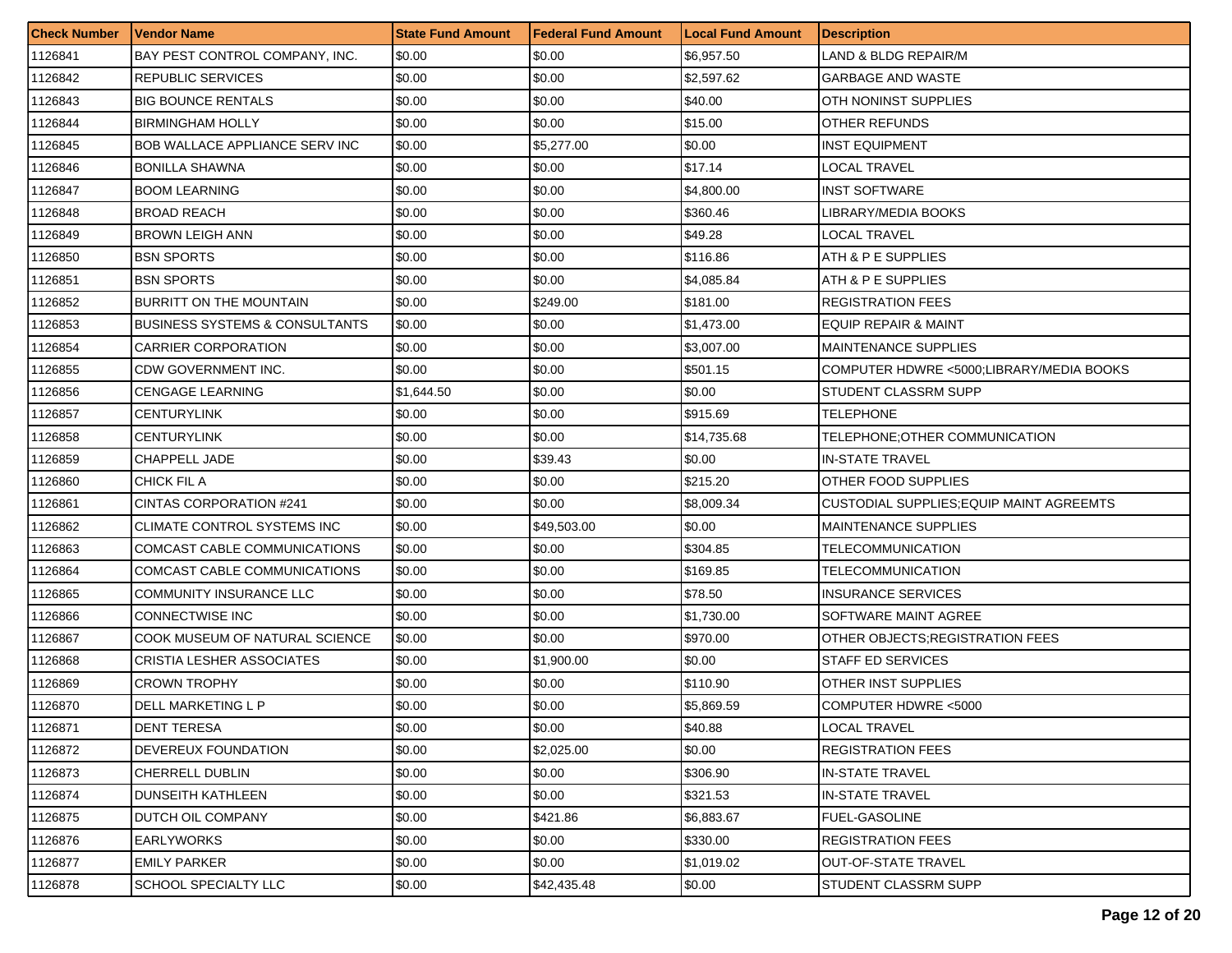| <b>Check Number</b> | <b>Vendor Name</b>             | <b>State Fund Amount</b> | l Federal Fund Amount | <b>Local Fund Amount</b> | <b>Description</b>                  |
|---------------------|--------------------------------|--------------------------|-----------------------|--------------------------|-------------------------------------|
| 1126879             | FERGUSON ENTERPRISES, INC      | \$0.00                   | \$0.00                | \$1,293.68               | <b>MAINTENANCE SUPPLIES</b>         |
| 1126880             | <b>FIRST IN ALABAMA</b>        | \$0.00                   | \$0.00                | \$25.00                  | <b>REGISTRATION FEES</b>            |
| 1126881             | FIRST TO THE FINISH            | \$0.00                   | \$0.00                | \$1,261.00               | ATH & P E SUPPLIES                  |
| 1126882             | <b>FRASIER CARLA</b>           | \$0.00                   | \$0.00                | \$39.97                  | COMPUTER HDWRE <5000                |
| 1126883             | FREESTYLE PHOTOGRAPHIC SUPP    | \$0.00                   | \$0.00                | \$481.98                 | STUDENT CLASSRM SUPP                |
| 1126884             | GENERATION GENIUS, INC.        | \$0.00                   | \$0.00                | \$1,795.00               | OTHER INST SUPPLIES                 |
| 1126885             | <b>GIGAPARTS</b>               | \$0.00                   | \$0.00                | \$79.00                  | OTHER PROF SERVICES                 |
| 1126886             | GLENWOOD INC.                  | \$0.00                   | \$0.00                | \$1,052.51               | OTHER PROF ED SERVIC                |
| 1126887             | GRAHAM GREGORY                 | \$0.00                   | \$0.00                | \$142.80                 | <b>LOCAL TRAVEL</b>                 |
| 1126888             | GRAHAM WENDY GIBB              | \$0.00                   | \$0.00                | \$201.60                 | LOCAL TRAVEL                        |
| 1126889             | GRAYBAR ELECTRIC CO<br>7300    | \$0.00                   | \$0.00                | \$7,779.23               | <b>MAINTENANCE SUPPLIES</b>         |
| 1126890             | GRAYBAR ELECTRIC COMPANY INC   | \$0.00                   | \$7,811.20            | \$0.00                   | INST EQUIPMENT:STUDENT CLASSRM SUPP |
| 1126891             | GREAT SOUTHERN RECREATION      | \$0.00                   | \$0.00                | \$8,800.30               | LAND & BLDG REPAIR/M                |
| 1126892             | GREENPOWER USA FOUNDATION      | \$0.00                   | \$0.00                | \$642.87                 | OTHER INST SUPPLIES                 |
| 1126893             | HANGSAFE HOOKS                 | \$0.00                   | \$0.00                | \$374.22                 | <b>FURN &amp; FIXTURES&lt;5000</b>  |
| 1126894             | HARBIN DONNA                   | \$0.00                   | \$0.00                | \$322.86                 | <b>IN-STATE TRAVEL</b>              |
| 1126895             | HEALTHY SOLUTIONS LLC          | \$0.00                   | \$0.00                | \$1,030.32               | OTHER OBJECTS                       |
| 1126896             | HERITAGE FLORISTS AND GIFTS    | \$0.00                   | \$0.00                | \$100.00                 | OTHER FOOD SUPPLIES                 |
| 1126897             | HOOVER HIGH SCHOOL             | \$0.00                   | \$0.00                | \$210.00                 | <b>REGISTRATION FEES</b>            |
| 1126898             | HUNTSVILLE HARDWARE & BUILDING | \$0.00                   | \$0.00                | \$7,428.73               | <b>MAINTENANCE SUPPLIES</b>         |
| 1126899             | HUNTSVILLE MARRIOTT            | \$0.00                   | \$0.00                | \$1,000.00               | LAND & BLDG REPAIR/M                |
| 1126900             | INFOBASE PUBLISHING            | \$0.00                   | \$0.00                | \$7,050.07               | LIBRARY/MEDIA BOOKS                 |
| 1126901             | INLINE ELECTRIC SUPPLY CO INC  | \$0.00                   | \$0.00                | \$8,726.37               | <b>MAINTENANCE SUPPLIES</b>         |
| 1126902             | JULIE OROURKE                  | \$0.00                   | \$0.00                | \$312.00                 | <b>ITEMS FOR RESALE</b>             |
| 1126903             | KAPLAN EARLY LEARNING CO       | \$0.00                   | \$0.00                | \$274.28                 | STUDENT CLASSRM SUPP                |
| 1126904             | KIWANIS INTERNATIONAL          | \$0.00                   | \$0.00                | \$14.00                  | <b>REGISTRATION FEES</b>            |
| 1126905             | LAKESHORE LEARNING MATERIALS   | \$0.00                   | \$0.00                | \$4,409.24               | OTHER INST SUPPLIES                 |
| 1126906             | LARGEN IRRIGATION, INC.        | \$0.00                   | \$0.00                | \$3,353.50               | LAND & BLDG REPAIR/M                |
| 1126907             | LASSIE CHRISTY                 | \$0.00                   | \$0.00                | \$175.72                 | <b>IN-STATE TRAVEL</b>              |
| 1126908             | LEE S SPORTING GOODS           | \$0.00                   | \$0.00                | \$8,588.95               | ATH & P E SUPPLIES                  |
| 1126909             | LENOVO (UNITED STATES) INC     | \$0.00                   | \$428,983.20          | \$0.00                   | COMPUTER HDWRE <5000                |
| 1126910             | LEVERETTE DEMETRIS             | \$0.00                   | \$0.00                | \$108.40                 | OTHER FOOD SUPPLIES                 |
| 1126911             | LEWIS ROBERT ALLEN III         | \$0.00                   | \$0.00                | \$750.00                 | OTHER PROF SERVICES                 |
| 1126912             | LINCOLN ELECTRIC COMPANY       | \$664.00                 | \$0.00                | \$0.00                   | STUDENT CLASSRM SUPP                |
| 1126913             | LOWES HOME CENTERS             | \$0.00                   | \$0.00                | \$196.40                 | <b>MAINTENANCE SUPPLIES</b>         |
| 1126914             | M & H FIRE AND SAFETY          | \$0.00                   | \$0.00                | \$2,656.90               | EQUIP MAINT AGREEMTS                |
| 1126915             | <b>MADISON BAND SUPPLY</b>     | \$0.00                   | \$0.00                | \$260.00                 | EQUIP REPAIR & MAINT                |
| 1126916             | MADISON BOWLING CENTER INC     | \$0.00                   | \$0.00                | \$384.00                 | RENTAL-LAND & BLDG                  |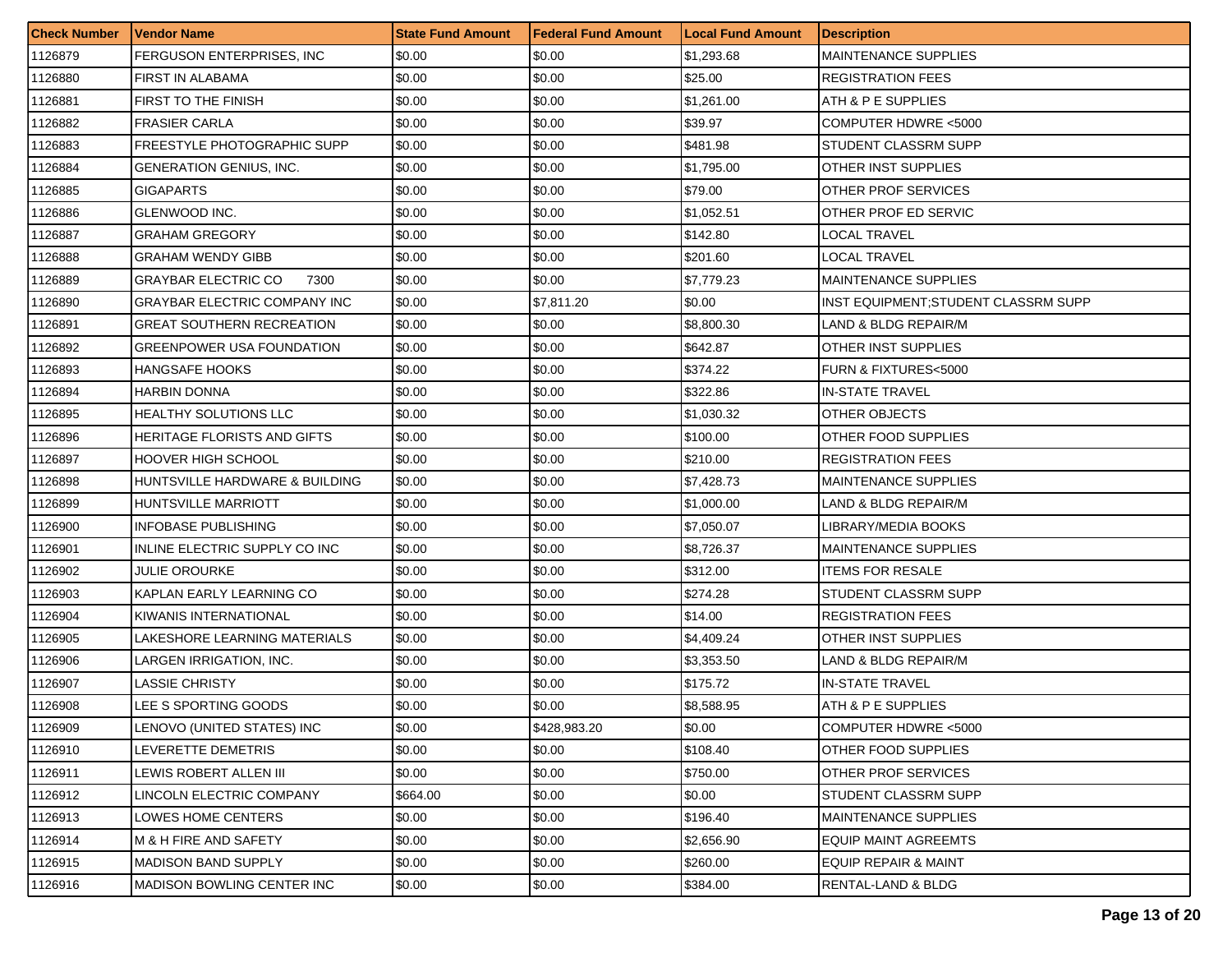| <b>Check Number</b> | <b>Vendor Name</b>                 | <b>State Fund Amount</b> | <b>Federal Fund Amount</b> | <b>Local Fund Amount</b> | <b>Description</b>                                                          |
|---------------------|------------------------------------|--------------------------|----------------------------|--------------------------|-----------------------------------------------------------------------------|
| 1126917             | MARCOS PIZZA #8040                 | \$0.00                   | \$0.00                     | \$80.00                  | <b>ITEMS FOR RESALE</b>                                                     |
| 1126918             | MARENEM, INC.                      | \$0.00                   | \$8,000.00                 | \$0.00                   | <b>STAFF TRAIN SUPPLIES</b>                                                 |
| 1126919             | <b>MATRONI SUSAN LENORE</b><br>(A) | \$0.00                   | \$0.00                     | \$12.32                  | LOCAL TRAVEL                                                                |
| 1126920             | MAYER ELECTRIC SUPPLY CO.          | \$0.00                   | \$0.00                     | \$609.00                 | <b>MAINTENANCE SUPPLIES</b>                                                 |
| 1126921             | MCFARLANE LAVONNE                  | \$0.00                   | \$0.00                     | \$295.30                 | <b>IN-STATE TRAVEL</b>                                                      |
| 1126922             | MCKELLERY PATRICIA ANN             | \$0.00                   | \$0.00                     | \$134.40                 | LOCAL TRAVEL                                                                |
| 1126923             | MCNEAL CATHY<br>(A)                | \$0.00                   | \$0.00                     | \$194.88                 | LOCAL TRAVEL                                                                |
| 1126924             | <b>MCTILLER PAMELA</b>             | \$0.00                   | \$0.00                     | \$59.36                  | LOCAL TRAVEL                                                                |
| 1126925             | <b>MIKES WRECKER SERVICE</b>       | \$0.00                   | \$0.00                     | \$70.00                  | <b>EQUIP REPAIR &amp; MAINT</b>                                             |
| 1126926             | MOBILE COMMUNICATION AMERICA       | \$0.00                   | \$0.00                     | \$840.00                 | OTH NONINST SUPPLIES                                                        |
| 1126927             | <b>MOBILE MODULAR</b>              | \$0.00                   | \$0.00                     | \$24,023.30              | RENTAL-LAND & BLDG                                                          |
| 1126928             | MR ROOTER                          | \$0.00                   | \$0.00                     | \$9,250.00               | LAND & BLDG REPAIR/M                                                        |
| 1126929             | MSC INDUSTRIAL SUPPLY CO INC       | \$127.20                 | \$0.00                     | \$0.00                   | STUDENT CLASSRM SUPP                                                        |
| 1126930             | <b>NAEA</b>                        | \$0.00                   | \$0.00                     | \$460.00                 | <b>REGISTRATION FEES</b>                                                    |
| 1126931             | NATIONAL SPEECH AND DEBATE         | \$0.00                   | \$0.00                     | \$169.00                 | <b>REGISTRATION FEES</b>                                                    |
| 1126932             | NORTH ALABAMA GLASS CO INC         | \$0.00                   | \$0.00                     | \$127.00                 | <b>MAINTENANCE SUPPLIES</b>                                                 |
| 1126933             | OFF THE WALL                       | \$0.00                   | \$0.00                     | \$577.30                 | OTHER INST SUPPLIES                                                         |
| 1126934             | OHEAR KAREN ELIZABETH              | \$0.00                   | \$0.00                     | \$155.68                 | <b>LOCAL TRAVEL</b>                                                         |
| 1126935             | OPERATION MAKING A DIFFERENCE      | \$0.00                   | \$8,650.00                 | \$0.00                   | STUDENT EDUCATIONAL                                                         |
| 1126936             | OTC BRANDS, INC.                   | \$0.00                   | \$0.00                     | \$344.52                 | OTH NONINST SUPPLIES                                                        |
| 1126937             | PARKER ANTIONETTE                  | \$0.00                   | \$0.00                     | \$78.96                  | <b>LOCAL TRAVEL</b>                                                         |
| 1126938             | PERENNIAL MATH LLC                 | \$0.00                   | \$0.00                     | \$150.00                 | <b>REGISTRATION FEES</b>                                                    |
| 1126939             | PERENNIAL MATH LLC                 | \$0.00                   | \$0.00                     | \$150.00                 | <b>REGISTRATION FEES</b>                                                    |
| 1126940             | PERSON JR ROBERT                   | \$0.00                   | \$0.00                     | \$43.83                  | OTHER DUES AND FEES                                                         |
| 1126941             | <b>PICKENS TYRA</b>                | \$0.00                   | \$0.00                     | \$35.84                  | LOCAL TRAVEL                                                                |
| 1126942             | POSITIVE PROMOTIONS                | \$0.00                   | \$0.00                     | \$795.44                 | OTH NONINST SUPPLIES                                                        |
| 1126943             | PRO ELECTRIC INC                   | \$0.00                   | \$0.00                     | \$23,568.51              | <b>EQUIP REPAIR &amp; MAINT</b>                                             |
| 1126944             | PRO-ED, INC.                       | \$0.00                   | \$0.00                     | \$225.50                 | OTHER INST SUPPLIES                                                         |
| 1126945             | PROJECT LEAD THE WAY INC           | \$0.00                   | \$0.00                     | \$2,666.25               | <b>INST EQUIPMENT</b>                                                       |
| 1126946             | <b>PROIMPRINT</b>                  | \$0.00                   | \$0.00                     | \$773.32                 | <b>ITEMS FOR RESALE</b>                                                     |
| 1126947             | <b>PURCHASE POWER</b>              | \$0.00                   | \$0.00                     | \$5,361.65               | <b>POSTAGE</b>                                                              |
| 1126948             | <b>RAM ENTERPRISES INC</b>         | \$0.00                   | \$0.00                     | \$7,426.00               | LAND & BLDG REPAIR/M                                                        |
| 1126949             | <b>HOUGHTON MIFFLIN HARCOURT</b>   | \$0.00                   | \$0.00                     | \$1,125.00               | <b>OTHER INST SUPPLIES</b>                                                  |
| 1126950             | <b>RIVISTAS, LLC</b>               | \$0.00                   | \$0.00                     | \$404.50                 | LIBRARY/MEDIA BOOKS                                                         |
| 1126951             | <b>ROSS ORIGINALS</b>              | \$0.00                   | \$0.00                     | \$1,704.00               | <b>OTHER INST SUPPLIES</b>                                                  |
| 1126952             | <b>SAM S CLUB DIRECT</b>           | \$0.00                   | \$0.00                     | \$5,069.52               | OTHER FOOD SUPPLIES: ITEMS FOR RESALE: AUDIO/VIDEO<br><\$5000;OTHER OBJECTS |
| 1126953             | <b>SAM S CLUB DIRECT</b>           | \$0.00                   | \$0.00                     | \$922.60                 | <b>ITEMS FOR RESALE: OTHER FOOD SUPPLIES</b>                                |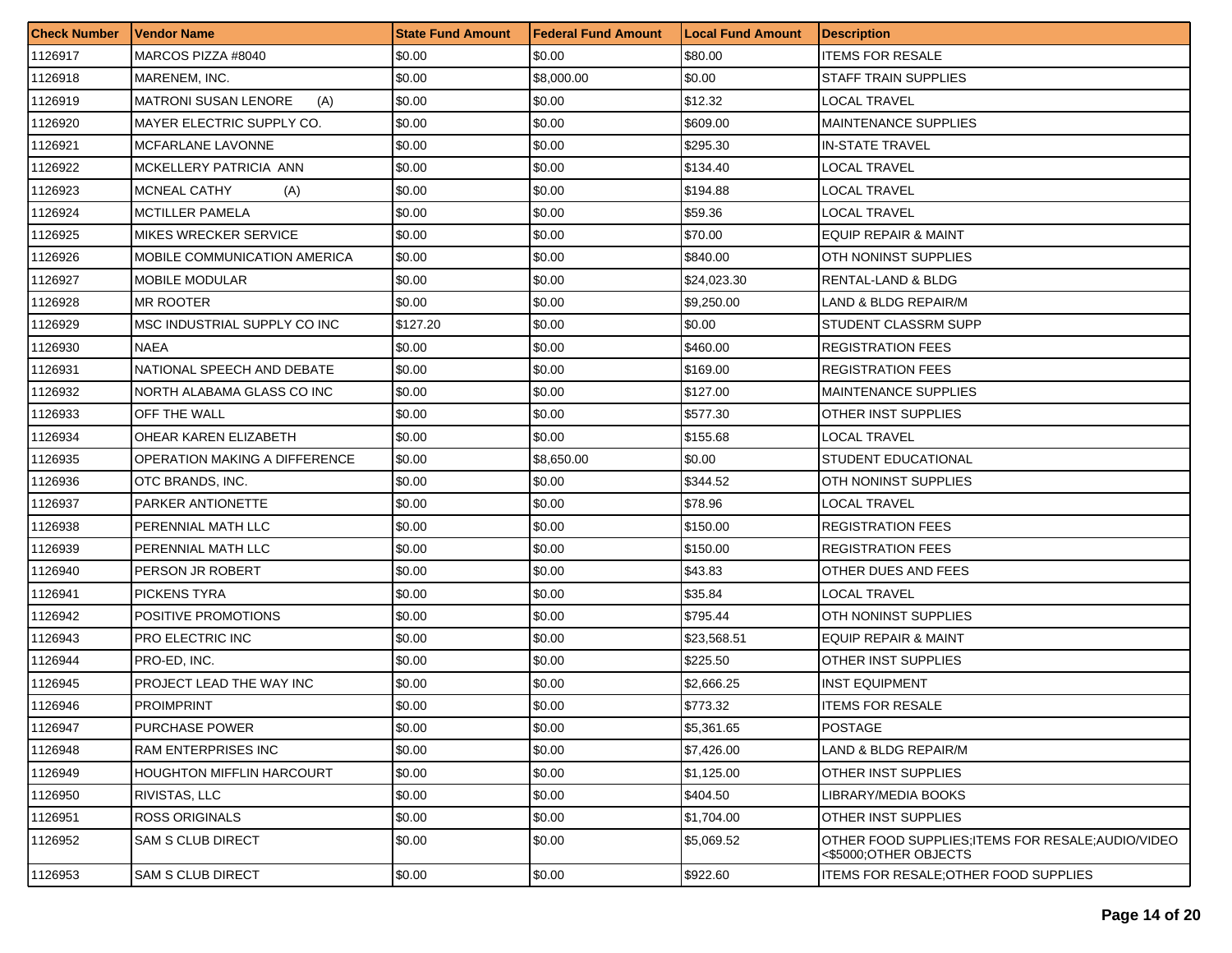| <b>Check Number</b> | <b>Vendor Name</b>               | <b>State Fund Amount</b> | Federal Fund Amount | <b>Local Fund Amount</b> | <b>Description</b>                                                                   |
|---------------------|----------------------------------|--------------------------|---------------------|--------------------------|--------------------------------------------------------------------------------------|
| 1126954             | SAM S CLUB DIRECT                | \$0.00                   | \$0.00              | \$1,141.75               | ITEMS FOR RESALE; OTHER FOOD SUPPLIES                                                |
| 1126955             | <b>SAMS CLUB CREDIT</b>          | \$0.00                   | \$0.00              | \$289.40                 | OTH NONINST SUPPLIES                                                                 |
| 1126956             | <b>SCHOLASTIC BOOK FAIRS</b>     | \$0.00                   | \$0.00              | \$5,673.13               | <b>ITEMS FOR RESALE</b>                                                              |
| 1126957             | <b>SCHOOLCRAFT</b>               | \$0.00                   | \$0.00              | \$82.32                  | <b>STUDENT CLASSRM SUPP</b>                                                          |
| 1126958             | SHEA RYAN                        | \$0.00                   | \$0.00              | \$30.00                  | <b>REGISTRATION FEES</b>                                                             |
| 1126959             | <b>SHERWIN WILLIAMS</b>          | \$0.00                   | \$0.00              | \$60.70                  | LAND & BLDG REPAIR/M                                                                 |
| 1126960             | SHORTSTOP SCREEN PRINTING        | \$0.00                   | \$0.00              | \$850.00                 | OTH NONINST SUPPLIES;STUDENT CLASSRM SUPP                                            |
| 1126961             | SOLIANT HEALTH                   | \$0.00                   | \$14,188.89         | \$0.00                   | STUDENT EDUCATIONAL;OTHER COMPENSATION                                               |
| 1126962             | SOLID WASTE DISPOSAL             | \$0.00                   | \$0.00              | \$79.20                  | OTHER PROPERTY SERV                                                                  |
| 1126963             | SOUTHEASTERN MUSICAL SERVICES    | \$0.00                   | \$0.00              | \$227.39                 | STUDENT CLASSRM SUPP; OTHER PROF SERVICES                                            |
| 1126964             | SPIRIT COACH LLC                 | \$0.00                   | \$0.00              | \$500.00                 | TRANSP-OTH PROVIDERS                                                                 |
| 1126965             | SPUR EMPLOYMENT INC              | \$0.00                   | \$28,311.16         | \$58,048.50              | STUDENT EDUCATIONAL; OTHER PROF SERVICES; DATA<br>PROCESSING SERV; CLERICAL SERVICES |
| 1126966             | STAPLES ADVANTAGE                | \$0.00                   | \$0.00              | \$296.50                 | <b>STUDENT CLASSRM SUPP</b>                                                          |
| 1126967             | STRICKLAND COMPANIES             | \$0.00                   | \$3,180.80          | \$7.775.42               | CUSTODIAL SUPPLIES                                                                   |
| 1126968             | STRICKLAND PAPER CO              | \$0.00                   | \$279.50            | \$2,080.62               | OTHER INST SUPPLIES:STUDENT CLASSRM SUPP:OFFICE<br>ISUPPLIES                         |
| 1126969             | <b>SYSTEMS DISTRIBUTORS INC.</b> | \$0.00                   | \$0.00              | \$316.60                 | <b>MAINTENANCE SUPPLIES</b>                                                          |
| 1126970             | T-MOBILE USA INC                 | \$3,749.04               | \$0.00              | \$0.00                   | IOTHER TECHNICAL SERV                                                                |
| 1126971             | TERRELL TECHNICAL SERVICES       | \$0.00                   | \$0.00              | \$696.08                 | OTHER PROF SERVICES                                                                  |
| 1126972             | THEATREFOLK                      | \$0.00                   | \$0.00              | \$444.00                 | STUDENT CLASSRM SUPP                                                                 |
| 1126973             | THIS SIDE UP MOVING INC          | \$0.00                   | \$0.00              | \$30,960.00              | OTHER PROPERTY SERV                                                                  |
| 1126974             | THRIVE OUTDOOR, INC.             | \$0.00                   | \$0.00              | \$14,500.00              | LAND & BLDG REPAIR/M                                                                 |
| 1126975             | TJM PROMOTIONS INC               | \$0.00                   | \$0.00              | \$453.00                 | <b>STUDENT CLASSRM SUPP</b>                                                          |
| 1126976             | TK ELEVATOR CORPORATION          | \$0.00                   | \$0.00              | \$4,750.90               | <b>EQUIP MAINT AGREEMTS</b>                                                          |
| 1126977             | TRIPLE POINT INDUSTRIES LLC      | \$0.00                   | \$0.00              | \$3,242.00               | EQUIP REPAIR & MAINT                                                                 |
| 1126978             | U S SPACE & ROCKET CENTER        | \$0.00                   | \$0.00              | \$7,186.00               | OTHER OBJECTS:REGISTRATION FEES                                                      |
| 1126979             | US SPACE & ROCKET CENTER         | \$0.00                   | \$0.00              | \$24,375.00              | <b>TRANSP-OTH PROVIDERS</b>                                                          |
| 1126980             | VAGNUOLO LINDA B                 | \$0.00                   | \$0.00              | \$16.24                  | <b>LOCAL TRAVEL</b>                                                                  |
| 1126981             | VARITRONICS LLC                  | \$0.00                   | \$0.00              | \$267.49                 | OTHER INST SUPPLIES                                                                  |
| 1126982             | VEASY-LINDSEY MELISSA            | \$0.00                   | \$0.00              | \$308.56                 | <b>LOCAL TRAVEL</b>                                                                  |
| 1126983             | <b>VERIZON WIRELESS</b>          | \$37,550.02              | \$0.00              | \$0.00                   | COMPUTER HDWRE <5000                                                                 |
| 1126984             | <b>WADE CAROLYN</b>              | \$0.00                   | \$51.97             | \$0.00                   | IN-STATE TRAVEL                                                                      |
| 1126985             | <b>WELLSTONE, INC.</b>           | \$0.00                   | \$0.00              | \$172,071.95             | <b>STUDENT EDUCATIONAL</b>                                                           |
| 1126986             | WHEELER MATERIAL HANDLING        | \$0.00                   | \$0.00              | \$1,321.23               | EQUIP REPAIR & MAINT                                                                 |
| 1126987             | <b>WILLIAMS SCOTSMAN INC</b>     | \$0.00                   | \$0.00              | \$2,595.61               | <b>RENTAL-LAND &amp; BLDG</b>                                                        |
| 1126988             | WINNING FOUNDATION INC           | \$0.00                   | \$7,000.00          | \$0.00                   | <b>STUDENT EDUCATIONAL</b>                                                           |
| 1126989             | WOOD FRUITTICHER GROCERY CO      | \$0.00                   | \$0.00              | \$524.56                 | ITEMS FOR RESALE;OTH NONINST SUPPLIES                                                |
| 1126990             | <b>WOODS ANATONY</b>             | \$0.00                   | \$0.00              | \$301.50                 | <b>I</b> OUT-OF-STATE TRAVEL                                                         |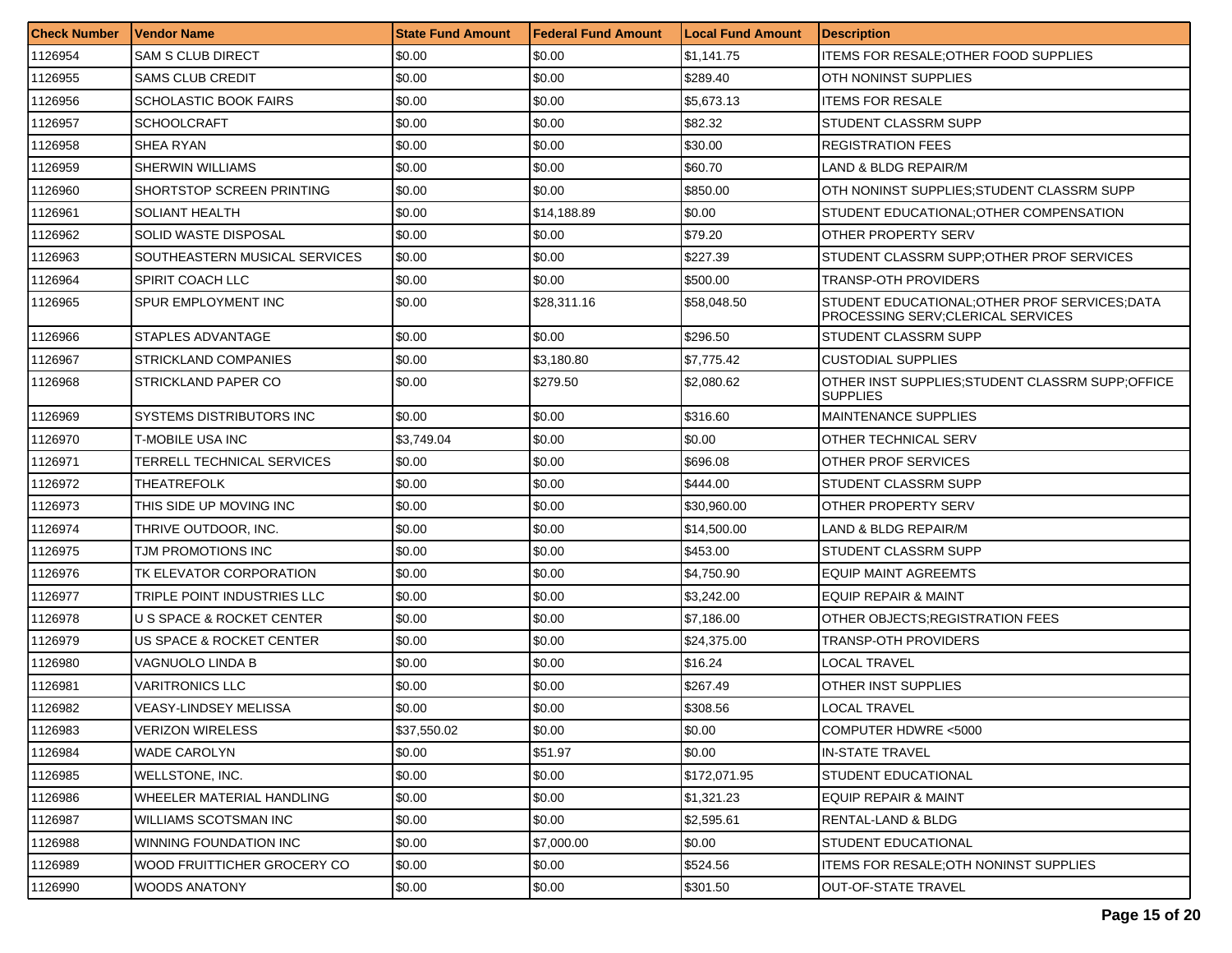| <b>Check Number</b> | <b>Vendor Name</b>              | <b>State Fund Amount</b> | Federal Fund Amount | <b>Local Fund Amount</b> | <b>Description</b>                                                   |
|---------------------|---------------------------------|--------------------------|---------------------|--------------------------|----------------------------------------------------------------------|
| 1126991             | WOODS TONYA                     | \$0.00                   | \$0.00              | \$68.32                  | LOCAL TRAVEL                                                         |
| 1126992             | <b>XEROX BUSINESS SOLUTIONS</b> | \$0.00                   | \$0.00              | \$836.33                 | RENTAL-EQUIPMENT                                                     |
| 1126993             | <b>XEROX CORPORATION</b>        | \$0.00                   | \$0.00              | \$2,915.92               | RENTAL-EQUIPMENT                                                     |
| 1126994             | YALE STUDENT ACADEMIC           | \$0.00                   | \$0.00              | \$75.00                  | <b>REGISTRATION FEES</b>                                             |
| 1126995             | YAMAGUCHI REGINA                | \$0.00                   | \$0.00              | \$63.84                  | LOCAL TRAVEL                                                         |
| 1126996             | <b>BIMBO BAKERIES USA, INC.</b> | \$0.00                   | \$4,623.35          | \$0.00                   | PURCHASED FOOD                                                       |
| 1126997             | <b>CINTAS CORPORATION #241</b>  | \$0.00                   | \$5,024.88          | \$0.00                   | FOOD SERV SUPPLIES                                                   |
| 1126998             | DEAN DAIRY CORPORATE LLC        | \$0.00                   | \$18,273.62         | \$0.00                   | PURCHASED FOOD                                                       |
| 1126999             | FORESTWOOD FARM, INC.           | \$0.00                   | \$10,392.40         | \$0.00                   | PURCHASED FOOD                                                       |
| 1127000             | COMPUTER SOFTWARE INNOVATIONS   | \$0.00                   | \$73.10             | \$0.00                   | OTHER DUES AND FEES                                                  |
| 1127001             | JONES-MCLEOD,INC.               | \$0.00                   | \$559.85            | \$0.00                   | <b>MAINTENANCE SUPPLIES</b>                                          |
| 1127002             | LOG RIGHT LLC                   | \$0.00                   | \$4,923.00          | \$0.00                   | FOOD SERVICES                                                        |
| 1127003             | OSBORN BROTHERS. INC.           | \$0.00                   | \$482.20            | \$0.00                   | PURCHASED FOOD                                                       |
| 1127004             | SPUR EMPLOYMENT INC             | \$0.00                   | \$15.190.02         | \$0.00                   | OTHER PROF SERVICES                                                  |
| 1127005             | VANDERBORGH JACQUELINE          | \$0.00                   | \$63.00             | \$0.00                   | LOCAL TRAVEL                                                         |
| 1127006             | WITTICHEN SUPPLY COMPANY        | \$0.00                   | \$288.28            | \$0.00                   | <b>MAINTENANCE SUPPLIES</b>                                          |
| 1127007             | WOOD FRUITTICHER GROCERY CO     | \$0.00                   | \$91,911.76         | \$0.00                   | PURCHASED FOOD: FOOD PROCESSING SUPP: FOOD SERV<br><b>SUPPLIES</b>   |
| 1127008             | DEL ROSARIO SEGURA MARIA        | \$0.00                   | \$0.00              | \$50.00                  | ATH & P E SUPPLIES                                                   |
| 1127009             | A Z OFFICE RESOURCE INC         | \$0.00                   | \$0.00              | \$6,064.03               | OTHER INST SUPPLIES; STUDENT CLASSRM SUPP; OFFICE<br><b>SUPPLIES</b> |
| 1127010             | AAMU CDS                        | \$0.00                   | \$0.00              | \$225.00                 | <b>REGISTRATION FEES</b>                                             |
| 1127011             | ADVANCE AUTO PARTS              | \$0.00                   | \$0.00              | \$582.25                 | VEHICLE PARTS                                                        |
| 1127012             | AHSAA                           | \$0.00                   | \$0.00              | \$1,325.00               | <b>FINES AND PENALTIES</b>                                           |
| 1127013             | AIR ESSENTIALS INC              | \$0.00                   | \$0.00              | \$1,360.00               | EQUIP REPAIR & MAINT                                                 |
| 1127014             | ALABAMA 4-H CENTER              | \$0.00                   | \$0.00              | \$17,007.00              | OTHER OBJECTS                                                        |
| 1127015             | ALABAMA HOSA                    | \$0.00                   | \$0.00              | \$735.00                 | <b>REGISTRATION FEES;ASSOCIATION DUES</b>                            |
| 1127016             | ALBERT S FLOWERS INC            | \$0.00                   | \$0.00              | \$123.50                 | OTHER FOOD SUPPLIES:ATH & P E SUPPLIES                               |
| 1127017             | ALLIED DIGITAL PRINTING         | \$0.00                   | \$0.00              | \$214.80                 | OTHER INST SUPPLIES                                                  |
| 1127018             | AMAZON                          | \$0.00                   | \$0.00              | \$10,800.86              | OTHER INST SUPPLIES:STUDENT CLASSRM SUPP                             |
| 1127019             | UNITED SCOPE LLC                | \$0.00                   | \$0.00              | \$563.96                 | STUDENT CLASSRM SUPP                                                 |
| 1127020             | APPLE BUS COMPANY               | \$0.00                   | \$36,920.00         | \$0.00                   | <b>TRANSP-OTH PROVIDERS</b>                                          |
| 1127021             | AT&T MOBILITY                   | \$0.00                   | \$0.00              | \$79.98                  | <b>TELEPHONE</b>                                                     |
| 1127022             | <b>ATHENS PAPER CO</b>          | \$0.00                   | \$0.00              | \$1,092.00               | <b>ITEMS FOR RESALE</b>                                              |
| 1127023             | AUBURN CAREER DEV. & SERVICES   | \$0.00                   | \$0.00              | \$250.00                 | <b>REGISTRATION FEES</b>                                             |
| 1127024             | AUBURN UNIVERSITY               | \$0.00                   | \$0.00              | \$1,575.00               | <b>REGISTRATION FEES</b>                                             |
| 1127025             | AUBURN UNIVERSITY               | \$0.00                   | \$0.00              | \$125.00                 | <b>REGISTRATION FEES</b>                                             |
| 1127026             | <b>BAILEYS TREE SERVICE</b>     | \$0.00                   | \$0.00              | \$7,380.00               | LAND & BLDG REPAIR/M                                                 |
| 1127027             | <b>BANKS INDUSTRIES INC</b>     | \$0.00                   | \$0.00              | \$268.00                 | <b>CUSTODIAL SUPPLIES</b>                                            |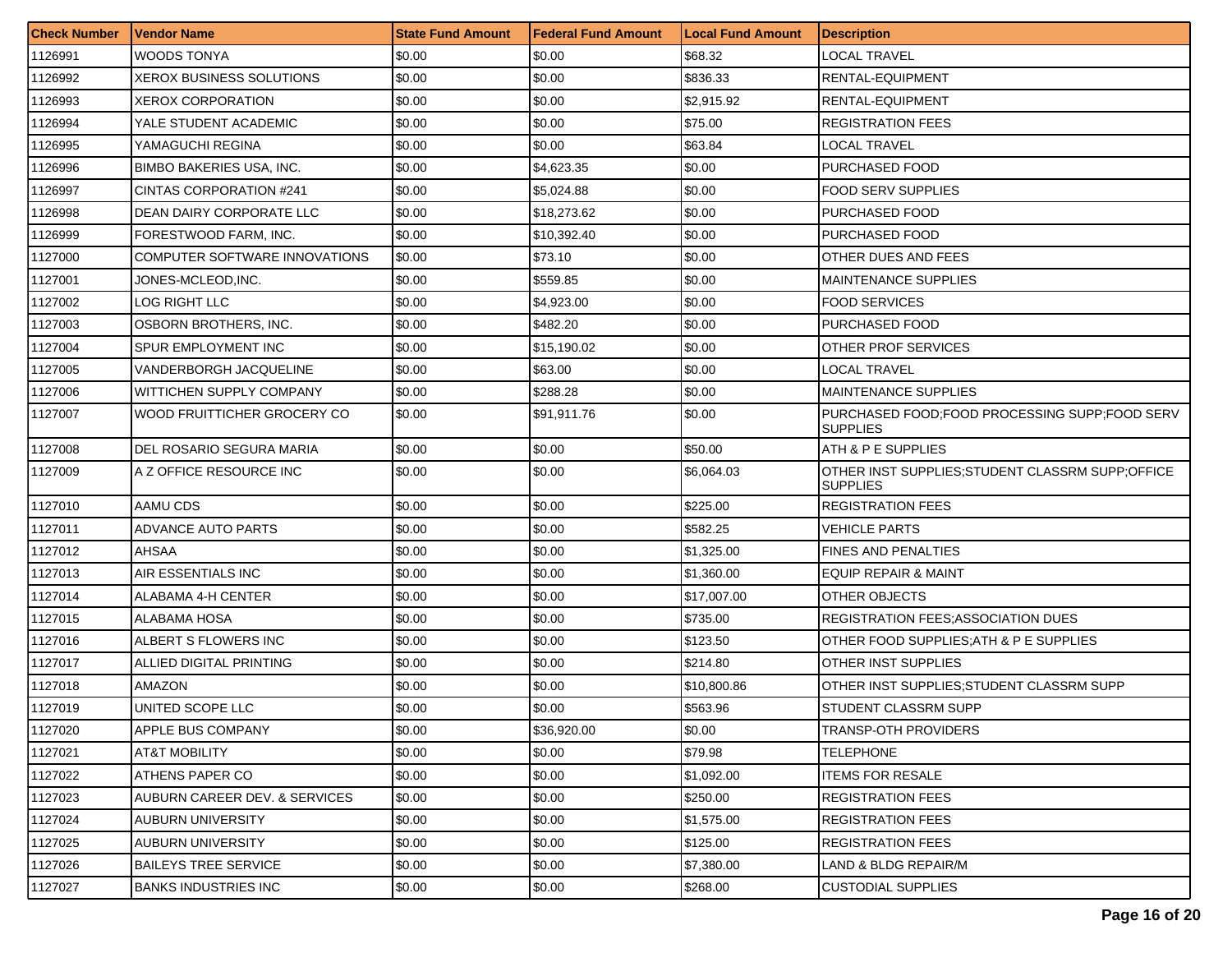| <b>Check Number</b> | <b>Vendor Name</b>              | <b>State Fund Amount</b> | <b>Federal Fund Amount</b> | <b>Local Fund Amount</b> | <b>Description</b>                         |
|---------------------|---------------------------------|--------------------------|----------------------------|--------------------------|--------------------------------------------|
| 1127028             | BAY PEST CONTROL COMPANY, INC.  | \$0.00                   | \$0.00                     | \$1,358.00               | LAND & BLDG REPAIR/M                       |
| 1127029             | XEROX BUSINESS SOLUTIONS        | \$0.00                   | \$0.00                     | \$367.22                 | RENTAL-EQUIPMENT                           |
| 1127030             | <b>BIO-RAD LABORATORIES</b>     | \$0.00                   | \$0.00                     | \$137.00                 | OTHER INST SUPPLIES                        |
| 1127031             | <b>BLICK ART MATERIALS</b>      | \$0.00                   | \$0.00                     | \$28.27                  | STUDENT CLASSRM SUPP                       |
| 1127032             | <b>BLICK ART MATERIALS</b>      | \$0.00                   | \$0.00                     | \$392.42                 | STUDENT CLASSRM SUPP                       |
| 1127033             | <b>BLUES CUSTOM DESIGNS</b>     | \$0.00                   | \$0.00                     | \$660.00                 | ATH & P E SUPPLIES; TRANSP-OTH PROVIDERS   |
| 1127034             | <b>BSN SPORTS</b>               | \$0.00                   | \$0.00                     | \$869.40                 | ATH & P E SUPPLIES                         |
| 1127035             | <b>BUSH VANESSEA</b>            | \$0.00                   | \$0.00                     | \$88.13                  | OTH NONINST SUPPLIES                       |
| 1127036             | <b>GREENVILLE ARMY JROTC</b>    | \$0.00                   | \$0.00                     | \$215.00                 | <b>REGISTRATION FEES</b>                   |
| 1127037             | BUTLER S GAS PIPE, INC.         | \$0.00                   | \$0.00                     | \$19,070.00              | EQUIP REPAIR & MAINT                       |
| 1127038             | <b>UAB</b>                      | \$0.00                   | \$0.00                     | \$100.00                 | <b>REGISTRATION FEES</b>                   |
| 1127039             | CAROLINA BIOLOGICAL SUPPLY CO   | \$0.00                   | \$0.00                     | \$804.50                 | STUDENT CLASSRM SUPP                       |
| 1127040             | <b>CERTIFIED LOCK &amp; KEY</b> | \$0.00                   | \$0.00                     | \$810.00                 | LAND & BLDG REPAIR/M                       |
| 1127041             | <b>NCS PEARSON INC</b>          | \$1,029.90               | \$0.00                     | \$0.00                   | <b>INST SOFTWARE</b>                       |
| 1127042             | <b>CINTAS CORPORATION #241</b>  | \$0.00                   | \$0.00                     | \$169.58                 | EQUIP MAINT AGREEMTS; MAINTENANCE SUPPLIES |
| 1127043             | <b>CLARK TAVARES</b>            | \$0.00                   | \$0.00                     | \$32.00                  | <b>INSURANCE SERVICES</b>                  |
| 1127044             | AIR CARE SYSTEMS                | \$240.00                 | \$0.00                     | \$0.00                   | OTHER PURCHASED SERV                       |
| 1127045             | COMMUNITY BALLET ASSOCIATION    | \$0.00                   | \$0.00                     | \$285.00                 | OTHER OBJECTS                              |
| 1127046             | COOK MUSEUM OF NATURAL SCIENCE  | \$0.00                   | \$375.00                   | \$0.00                   | <b>REGISTRATION FEES</b>                   |
| 1127047             | COOPERATIVE STRATEGIES LLC      | \$0.00                   | \$0.00                     | \$5,000.00               | OTHER PROF SERVICES                        |
| 1127048             | <b>CRANE BOOK SALES</b>         | \$0.00                   | \$0.00                     | \$929.75                 | LIBRARY/MEDIA BOOKS                        |
| 1127049             | <b>CROWN TROPHY</b>             | \$0.00                   | \$0.00                     | \$216.50                 | ATH & P E SUPPLIES                         |
| 1127050             | <b>DAIKIN APPLIED</b>           | \$0.00                   | \$0.00                     | \$1,250.00               | <b>EQUIP REPAIR &amp; MAINT</b>            |
| 1127051             | DECKER INC.                     | \$0.00                   | \$0.00                     | \$406.31                 | PRINTING AND BINDING                       |
| 1127052             | DOUGHTY TRACY                   | \$0.00                   | \$0.00                     | \$819.98                 | OTH NONINST SUPPLIES                       |
| 1127053             | DRAKE HARLAN PROPERTY INC       | \$0.00                   | \$0.00                     | \$3,600.00               | RENTAL-LAND & BLDG                         |
| 1127054             | <b>EARLYWORKS</b>               | \$0.00                   | \$0.00                     | \$800.00                 | OTHER OBJECTS                              |
| 1127055             | <b>EARLYWORKS</b>               | \$0.00                   | \$500.00                   | \$0.00                   | <b>REGISTRATION FEES</b>                   |
| 1127056             | <b>EAST BAY SPORTS INC</b>      | \$0.00                   | \$0.00                     | \$3,016.00               | ATH & P E SUPPLIES                         |
| 1127057             | ENHANCED BY JERRI               | \$0.00                   | \$0.00                     | \$120.00                 | OTH NONINST SUPPLIES                       |
| 1127058             | <b>ENTERPRISE RENT A CAR</b>    | \$0.00                   | \$0.00                     | \$910.05                 | <b>TRANSP-OTH PROVIDERS</b>                |
| 1127059             | SCHOOL SPECIALTY LLC            | \$0.00                   | \$0.00                     | \$140.93                 | OTHER INST SUPPLIES                        |
| 1127060             | <b>EXPO INTERNATIONAL</b>       | \$0.00                   | \$0.00                     | \$310.91                 | <b>OTHER INST SUPPLIES</b>                 |
| 1127061             | <b>FEDEX</b>                    | \$0.00                   | \$0.00                     | \$80.03                  | <b>POSTAGE</b>                             |
| 1127062             | FERGUSON ENTERPRISES, INC.      | \$0.00                   | \$0.00                     | \$2,177.09               | <b>MAINTENANCE SUPPLIES</b>                |
| 1127063             | FIRST TO THE FINISH             | \$0.00                   | \$0.00                     | \$200.00                 | ATH & P E SUPPLIES                         |
| 1127064             | <b>GEOGRAPHIC INFORMATION</b>   | \$0.00                   | \$0.00                     | \$4,250.00               | OTHER PROF SERVICES                        |
| 1127065             | <b>GETER JAMYA</b>              | \$0.00                   | \$0.00                     | \$65.35                  | ATH & P E SUPPLIES                         |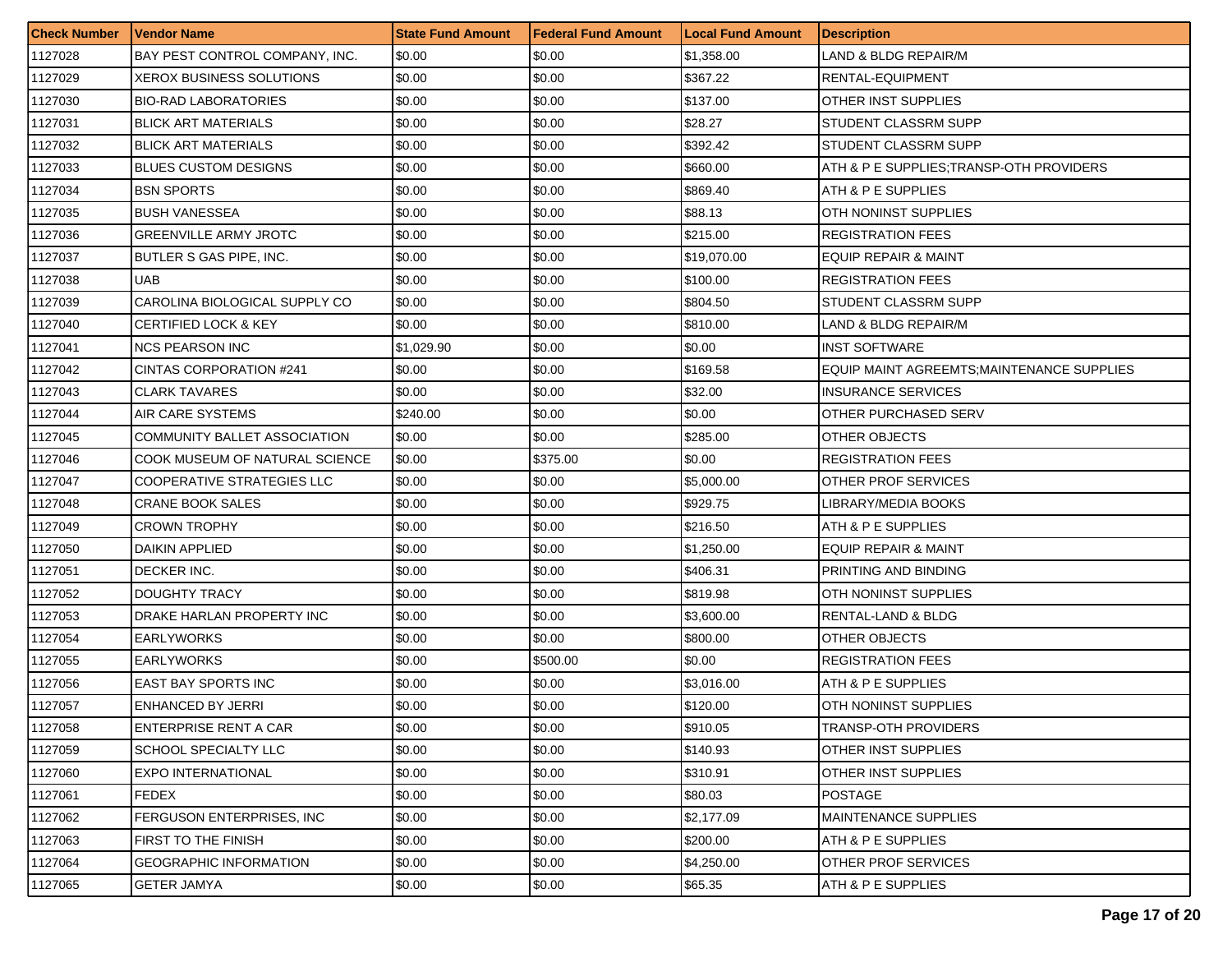| <b>Check Number</b> | <b>Vendor Name</b>                        | <b>State Fund Amount</b> | Federal Fund Amount | <b>Local Fund Amount</b> | <b>Description</b>                                                                                   |
|---------------------|-------------------------------------------|--------------------------|---------------------|--------------------------|------------------------------------------------------------------------------------------------------|
| 1127066             | <b>GIGAPARTS</b>                          | \$0.00                   | \$0.00              | \$218.99                 | OTHER PROF SERVICES                                                                                  |
| 1127067             | <b>GRAHAM WENDY GIBB</b>                  | \$83.98                  | \$0.00              | \$0.00                   | <b>TEXTBOOKS</b>                                                                                     |
| 1127068             | <b>GRAYBAR ELECTRIC CO</b><br>7300        | \$0.00                   | \$0.00              | \$3,471.47               | <b>MAINTENANCE SUPPLIES</b>                                                                          |
| 1127069             | <b>GREATER HUNTSVILLE UMPIRE ASSN</b>     | \$0.00                   | \$0.00              | \$3,521.00               | <b>ATHLETIC OFFICIALS</b>                                                                            |
| 1127070             | HARLAN FAMILY LTD PARTNERSHIP             | \$0.00                   | \$0.00              | \$1,500.00               | RENTAL-LAND & BLDG                                                                                   |
| 1127071             | <b>HASTY AWARDS</b>                       | \$0.00                   | \$0.00              | \$747.08                 | ATH & P E SUPPLIES                                                                                   |
| 1127072             | <b>HOOVER HIGH SCHOOL</b>                 | \$0.00                   | \$0.00              | \$705.00                 | ATH & P E SUPPLIES                                                                                   |
| 1127073             | HOWARD INDUSTRIES INC                     | \$0.00                   | \$0.00              | \$1,440.00               | <b>MAINTENANCE SUPPLIES</b>                                                                          |
| 1127074             | HUNTER MARY SCOTT                         | \$0.00                   | \$0.00              | \$625.37                 | ATH & P E SUPPLIES                                                                                   |
| 1127075             | HUNTSVILLE COUNTRY CLUB                   | \$0.00                   | \$0.00              | \$2,500.00               | RENTAL-LAND & BLDG                                                                                   |
| 1127076             | HUNTSVILLE HARDWARE & BUILDING            | \$0.00                   | \$0.00              | \$1,152.22               | MAINTENANCE SUPPLIES                                                                                 |
| 1127077             | JEANS RESTAURANT SUPPLY                   | \$0.00                   | \$0.00              | \$6,334.08               | OTHER INST SUPPLIES                                                                                  |
| 1127078             | JUNIOR LIBRARY GUILD                      | \$0.00                   | \$0.00              | \$379.20                 | AUDIO/VIDEO MATERIAL                                                                                 |
| 1127079             | <b>JUNKINS NANCY</b>                      | \$0.00                   | \$0.00              | \$124.02                 | OTHER INST SUPPLIES                                                                                  |
| 1127080             | KAPLAN EARLY LEARNING CO                  | \$0.00                   | \$0.00              | \$1,357.36               | STUDENT CLASSRM SUPP                                                                                 |
| 1127081             | <b>KBB ELECTRIC MOTOR SALES &amp; SVC</b> | \$0.00                   | \$0.00              | \$4,589.92               | EQUIP REPAIR & MAINT; MAINTENANCE SUPPLIES                                                           |
| 1127082             | <b>KING WILLIAM</b>                       | \$0.00                   | \$0.00              | \$533.40                 | <b>OUT-OF-STATE TRAVEL</b>                                                                           |
| 1127083             | <b>KSH DESIGN</b>                         | \$0.00                   | \$0.00              | \$2,450.00               | OTHER OBJECTS: TELECOMMUNICATION                                                                     |
| 1127084             | LAKESHORE LEARNING MATERIALS              | \$0.00                   | \$0.00              | \$17,189.50              | <b>STUDENT CLASSRM SUPP</b>                                                                          |
| 1127085             | LANIER FORD SHAVER & PAYNE P.C            | \$0.00                   | \$0.00              | \$59,348.53              | LEGAL FEES                                                                                           |
| 1127086             | LARGEN IRRIGATION, INC.                   | \$0.00                   | \$0.00              | \$9,815.00               | LAND & BLDG REPAIR/M                                                                                 |
| 1127087             | LEAN FROG BUSINESS SOLUTIONS              | \$0.00                   | \$0.00              | \$49,950.00              | OTHER PURCHASED SERV; INST SOFTWARE                                                                  |
| 1127088             | LENOVO (UNITED STATES) INC                | \$0.00                   | \$0.00              | \$290.00                 | STUDENT CLASSRM SUPP                                                                                 |
| 1127089             | MARCOS PIZZA #8040                        | \$0.00                   | \$0.00              | \$80.00                  | <b>ITEMS FOR RESALE</b>                                                                              |
| 1127090             | <b>REESE ERNEST</b>                       | \$0.00                   | \$0.00              | \$940.00                 | ATH & P E SUPPLIES                                                                                   |
| 1127091             | MOBILE COMMUNICATION AMERICA              | \$71,471.84              | \$0.00              | \$2,891.88               | COMPUTER HDWRE <5000; EQUIP MAINT AGREEMTS; INST<br>EQUIPMENT; OTHER GEN SUPPLIES; TELECOMMUNICATION |
| 1127092             | MONTE SANO STATE PARK                     | \$0.00                   | \$75.00             | \$0.00                   | <b>REGISTRATION FEES</b>                                                                             |
| 1127093             | <b>MR ROOTER</b>                          | \$0.00                   | \$0.00              | \$4,265.00               | EQUIP REPAIR & MAINT                                                                                 |
| 1127094             | <b>MULLINS KAREN</b>                      | \$0.00                   | \$0.00              | \$71.40                  | ATH & P E SUPPLIES                                                                                   |
| 1127095             | NASA - NORTH ALABAMA SOFTBALL             | \$0.00                   | \$0.00              | \$2,020.00               | ATHLETIC OFFICIALS; ATH & P E SUPPLIES                                                               |
| 1127096             | <b>NCS PEARSON INC</b>                    | \$0.00                   | \$0.00              | \$6,250.00               | TESTING SUPPLIES                                                                                     |
| 1127097             | <b>NCS PEARSON INC.</b>                   | \$0.00                   | \$0.00              | \$4,542.88               | OTHER PROF ED SERVIC                                                                                 |
| 1127098             | <b>NORTH ALABAMA CHEMICAL</b>             | \$0.00                   | \$0.00              | \$2,412.64               | <b>CUSTODIAL SUPPLIES</b>                                                                            |
| 1127099             | NORTH ALABAMA CHEMICAL CO INC             | \$0.00                   | \$0.00              | \$1,395.00               | OTH NONINST SUPPLIES                                                                                 |
| 1127100             | NORTH ALABAMA GLASS CO INC                | \$0.00                   | \$0.00              | \$215.25                 | LAND & BLDG REPAIR/M                                                                                 |
| 1127101             | OFF THE WALL                              | \$0.00                   | \$0.00              | \$238.95                 | OTHER OBJECTS                                                                                        |
| 1127102             | <b>NCS PEARSON INC</b>                    | \$389.50                 | \$0.00              | \$0.00                   | OTHER PROF ED SERVIC                                                                                 |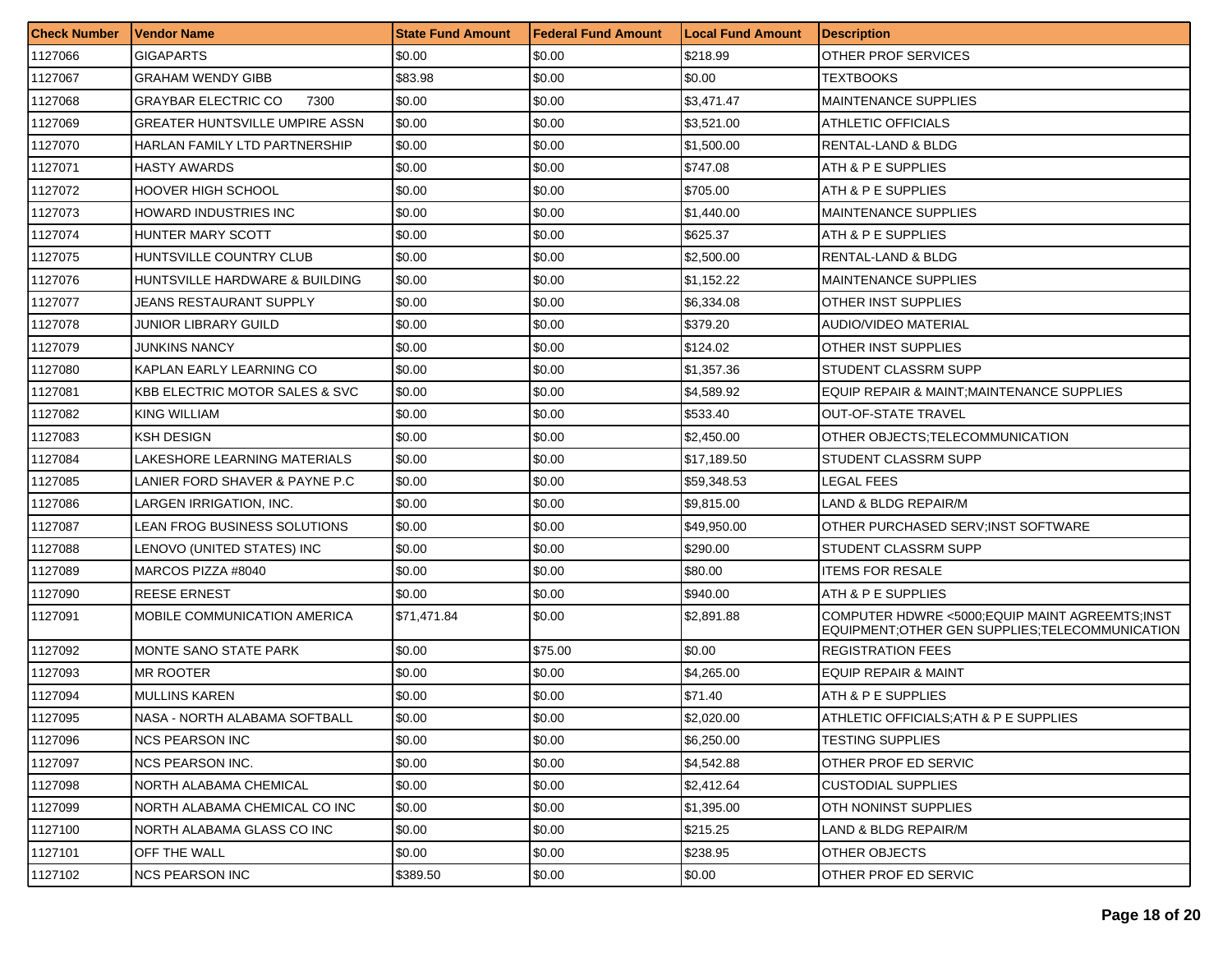| <b>Check Number</b> | l Vendor Name                  | <b>State Fund Amount</b> | Federal Fund Amount | <b>Local Fund Amount</b> | <b>Description</b>                                                                  |
|---------------------|--------------------------------|--------------------------|---------------------|--------------------------|-------------------------------------------------------------------------------------|
| 1127103             | PRESENTATION SOLUTIONS INC     | \$0.00                   | \$0.00              | \$1,523.73               | STUDENT CLASSRM SUPP                                                                |
| 1127104             | <b>REALLY GOOD STUFF</b>       | \$0.00                   | \$0.00              | \$23.98                  | OTHER INST SUPPLIES                                                                 |
| 1127105             | <b>RENAUD RYAN</b>             | \$0.00                   | \$0.00              | \$255.30                 | <b>IN-STATE TRAVEL</b>                                                              |
| 1127106             | <b>SCHOLASTIC</b>              | \$0.00                   | \$0.00              | \$1,379.46               | MAGAZINES/PERIODICAL:STUDENT CLASSRM SUPP                                           |
| 1127107             | <b>SCHOOL SPECIALTY</b>        | \$0.00                   | \$0.00              | \$3,337.95               | OTHER INST SUPPLIES                                                                 |
| 1127108             | <b>SCHOOLCRAFT</b>             | \$0.00                   | \$0.00              | \$607.18                 | STUDENT CLASSRM SUPP                                                                |
| 1127109             | <b>SCRUGGS LLC</b>             | \$0.00                   | \$0.00              | \$1,400.00               | LAND & BLDG REPAIR/M                                                                |
| 1127110             | <b>SHATTUCK INC</b>            | \$0.00                   | \$0.00              | \$2,165.00               | LAND & BLDG REPAIR/M                                                                |
| 1127111             | <b>SHERWIN WILLIAMS</b>        | \$0.00                   | \$0.00              | \$114.75                 | LAND & BLDG REPAIR/M                                                                |
| 1127112             | JOHNSON CONTROLS FIRE          | \$0.00                   | \$0.00              | \$358.29                 | EQUIP REPAIR & MAINT                                                                |
| 1127113             | SOLIANT HEALTH                 | \$0.00                   | \$11,929.25         | \$91,517.29              | OTHER PROF SERVICES; STUDENT EDUCATIONAL                                            |
| 1127114             | SOLID WASTE DISPOSAL           | \$0.00                   | \$0.00              | \$265.85                 | OTHER PROPERTY SERV                                                                 |
| 1127115             | SPUR EMPLOYMENT INC            | \$0.00                   | \$65,827.71         | \$106,143.44             | STUDENT EDUCATIONAL; OTHER PROF SERVICES; DATA<br>PROCESSING SERV:CLERICAL SERVICES |
| 1127117             | STATE OF ALABAMA DEPT. OF ED.  | \$0.00                   | \$0.00              | \$60.00                  | LICENSE FEES                                                                        |
| 1127118             | STAYBRIDGE SUITES MONTGOMERY   | \$0.00                   | \$0.00              | \$1,572.80               | ASSOCIATION DUES                                                                    |
| 1127119             | STEP BY STEP THERAEUTIC RIDERS | \$0.00                   | \$0.00              | \$420.00                 | <b>REGISTRATION FEES</b>                                                            |
| 1127120             | STEPHEN WARD & ASSOCIATES INC  | \$0.00                   | \$0.00              | \$23,445.78              | BD IMP <\$50,000;LAND & BLDG REPAIR/M                                               |
| 1127121             | <b>STRICKLAND COMPANIES</b>    | \$0.00                   | \$4,284.80          | \$3,714.95               | <b>CUSTODIAL SUPPLIES</b>                                                           |
| 1127122             | STRICKLAND PAPER CO            | \$0.00                   | \$0.00              | \$838.50                 | STUDENT CLASSRM SUPP                                                                |
| 1127123             | TAKERS TRANSPORATION LLC       | \$0.00                   | \$0.00              | \$750.00                 | TRANSP-OTH PROVIDERS                                                                |
| 1127124             | TEAM FITZ GRAPHICS             | \$0.00                   | \$0.00              | \$1,120.00               | ATH & P E SUPPLIES                                                                  |
| 1127125             | THE E GROUP INC                | \$0.00                   | \$0.00              | \$267.75                 | OTH NONINST SUPPLIES                                                                |
| 1127126             | THERAPY SHOPPE INC             | \$0.00                   | \$0.00              | \$1,412.21               | OTHER INST SUPPLIES                                                                 |
| 1127127             | THIS SIDE UP MOVING INC        | \$0.00                   | \$0.00              | \$8,968.00               | OTHER PROPERTY SERV                                                                 |
| 1127128             | TK ELEVATOR CORPORATION        | \$0.00                   | \$0.00              | \$454.00                 | EQUIP MAINT AGREEMTS                                                                |
| 1127129             | TODD BURNS SCHOOL OF BASEBALL  | \$0.00                   | \$0.00              | \$1,080.00               | ATH & P E SUPPLIES                                                                  |
| 1127130             | TOM JEFFREYS SIGN & BANNER     | \$0.00                   | \$0.00              | \$225.00                 | ATH & P E SUPPLIES                                                                  |
| 1127131             | TRANE COMPANY                  | \$0.00                   | \$0.00              | \$4,156.00               | <b>MAINTENANCE SUPPLIES</b>                                                         |
| 1127132             | TS RACING INC                  | \$0.00                   | \$0.00              | \$151.56                 | <b>INST EQUIPMENT</b>                                                               |
| 1127133             | UNIVERSITY OF ALABAMA          | \$0.00                   | \$0.00              | \$405.00                 | <b>REGISTRATION FEES</b>                                                            |
| 1127134             | UNIVERSITY OF ALABAMA          | \$0.00                   | \$0.00              | \$150.00                 | <b>REGISTRATION FEES</b>                                                            |
| 1127135             | UNIVERSITY OF SOUTH CAROLINA   | \$0.00                   | \$250.00            | \$0.00                   | <b>REGISTRATION FEES</b>                                                            |
| 1127136             | US POSTAL SERVICE              | \$0.00                   | \$0.00              | \$1,622.00               | RENTAL-EQUIPMENT                                                                    |
| 1127137             | VERIZON WIRELESS               | \$0.00                   | \$863.06            | \$6,922.71               | TELEPHONE;TELECOMMUNICATION                                                         |
| 1127138             | <b>SKILLS USA</b>              | \$0.00                   | \$0.00              | \$240.00                 | REGISTRATION FEES                                                                   |
| 1127139             | <b>WILDER BETH</b>             | \$0.00                   | \$0.00              | \$211.42                 | <b>IN-STATE TRAVEL</b>                                                              |
| 1127140             | WINNING EDGE SPORTING GOODS    | \$0.00                   | \$0.00              | \$66.00                  | ATH & P E SUPPLIES                                                                  |